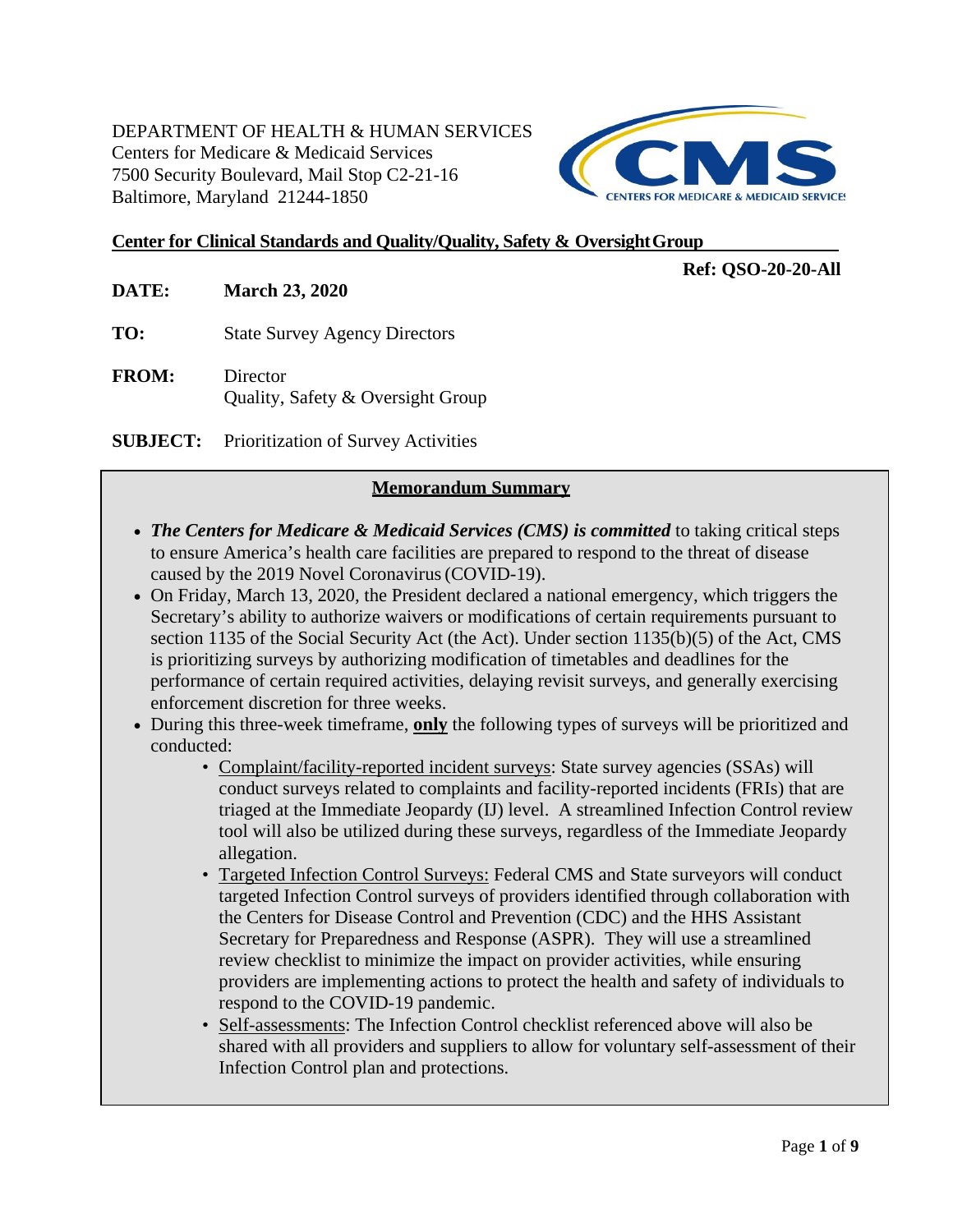### **Memorandum Summary Continued**

- During the prioritization period, the following surveys will not be authorized: Standard surveys for long term care facilities (nursing homes), hospitals, home health agencies (HHAs), intermediate care facilities for individuals with intellectual disabilities (ICF/IIDs), and hospices. This includes the life safety code and Emergency Preparedness elements of those standard surveys; and revisits that are not associated with IJ.
- Furthermore, for Clinical Laboratory Improvement Amendments (CLIA), we intend to prioritize immediate jeopardy situations over recertification surveys, and generally intend to use enforcement discretion, unless immediate jeopardy situations arise.
- Finally, initial certification surveys will continue to be authorized in accordance within current guidance and prioritization.

#### **Background**

CMS is committed to taking critical steps to ensure America's health care facilities, providers, and clinical laboratories are prepared to respond to the threat of COVID-19 and other respiratory illness. Specifically, under section 1135(b)(5) of the Act, CMS is prioritizing and suspending certain federal and SSA surveys, and delaying revisit surveys, pursuant to federal requirements for the next three weeks, beginning March 20, 2020, for all certified provider and supplier types. Also, for Clinical Laboratory Improvement Amendments (CLIA), we intend to prioritize immediate jeopardy situations over recertification surveys, and generally intend to use enforcement discretion, unless immediate jeopardy situations arise. During this three-week timeframe, SSAs and CMS surveyors will prioritize and conduct surveys (including revisit surveys) related to complaints and facilityreported incidents (FRIs) that are triaged at the Immediate Jeopardy (IJ) level, for all allegations, in addition to a review with a Focused Infection Control survey. Federal surveyors will perform targeted Infection Control surveys of facilities in those areas most in need of additional oversight, as identified through collaboration with the CDC and ASPR.

**If state or federal surveyors are unable to meet the Personal Protective Equipment (PPE) expectations outlined by the latest CDC guidance to safely perform an onsite survey due to lack of appropriate PPE supplies, they are instructed to refrain from entering the /provider, and obtain information necessary remotely, to the extent possible. Surveyors should continue the survey once they have the necessary PPE to do so safely.**

The Focused Infection Control Survey is available to every provider in the country to make them aware of Infection Control priorities during this time of crisis, and providers and suppliers may perform a voluntary self-assessment of their ability to meet these priorities.

This shift in approach will allow health care providers time to implement the most recent infection control guidance from both CMS and the Centers for Disease Control and Prevention (CDC). At the same time, we are doing our duty to protect patients from harm, and ensuring providers are implementing actions to prevent the spread of COVID-19.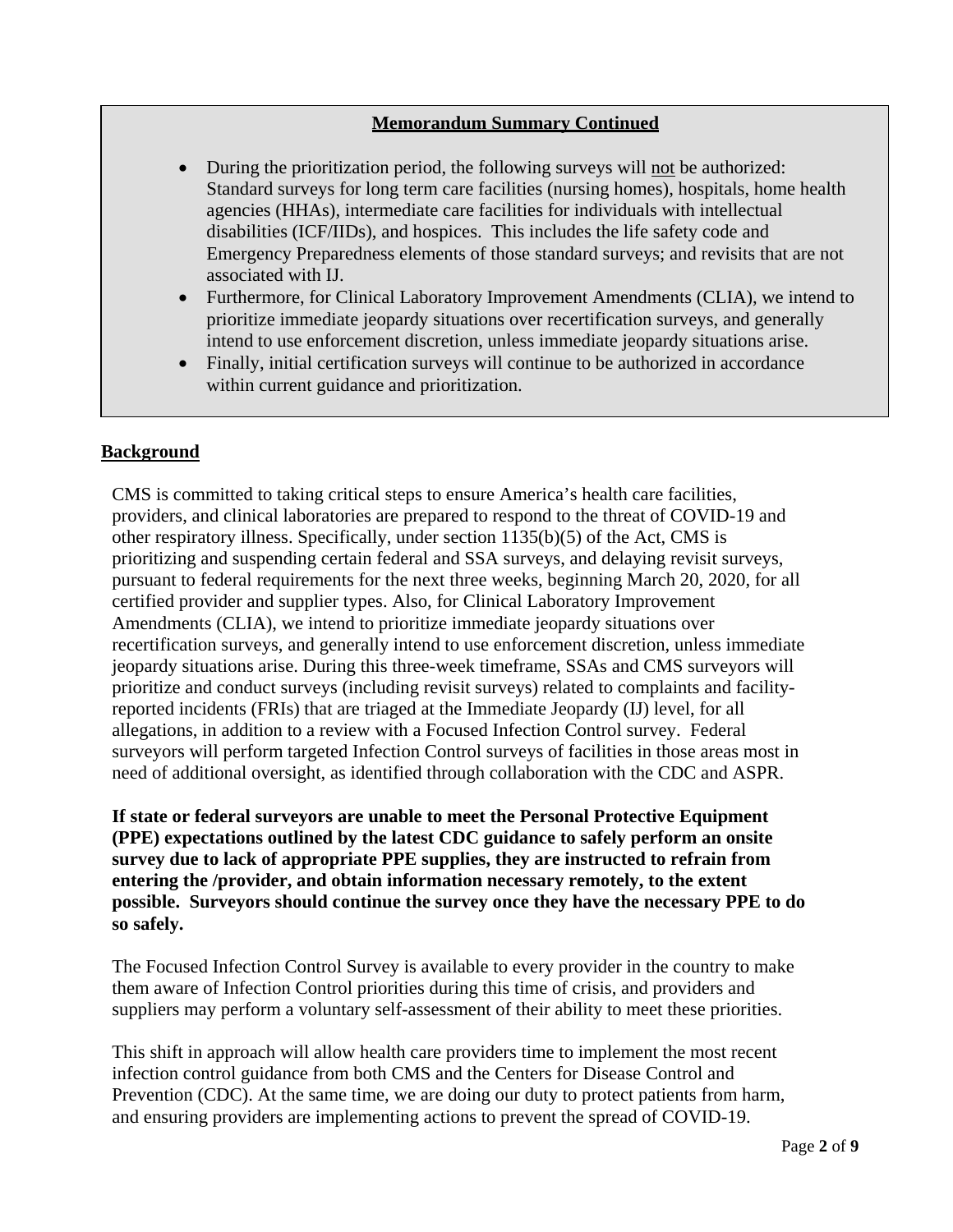Therefore, during the prioritization period, the following surveys will **not** be authorized:

- Standard surveys for long term care facilities (nursing homes), hospitals, home health agencies (HHAs), intermediate care facilities for individuals with intellectual disabilities (ICF/IIDs), and hospices. This includes the life safety code and Emergency Preparedness elements of those standard surveys;
- Revisits that are not associated with IJ. As a result, the following enforcement actions will be suspended, until revisits are again authorized:
	- For nursing homes Imposition of Denial of Payment for New Admissions (DPNA), including situations where facilities that are not in substantial compliance at 3 months, will be lifted to allow for new admissions during this time;
	- For HHAs Imposition of suspension of payments for new admissions (SPNA) following the last day of the survey when termination is imposed will be lifted to allow for new admissions during this time;
	- For nursing homes and HHAs Suspend per day civil money penalty (CMP) accumulation, and imposition of termination for facilities that are not in substantial compliance at 6 months.
- For CLIA, we intend to prioritize immediate jeopardy situations over recertification surveys.

This announcement follows previous action to focus survey activity on infection control. On March 4, 2020, CMS announced a suspension of inspections for federal and state inspectors [\(https://www.cms.gov/medicareprovider-enrollment-and-](https://www.cms.gov/medicareprovider-enrollment-and-certificationsurveycertificationgeninfopolicy-and/suspension-survey-activities)

[certificationsurveycertificationgeninfopolicy-and/suspension-survey-activities\)](https://www.cms.gov/medicareprovider-enrollment-and-certificationsurveycertificationgeninfopolicy-and/suspension-survey-activities). This earlier announcement focused on immediate jeopardy complaints, complaints alleging infection control concerns – especially COVID-19 – statutorily required surveys, revisit surveys to resolve enforcement actions, initial certifications, inspections for facilities with histories of infection control deficiencies in the last three years, and inspections of facilities with histories of infection control deficiencies at low levels of severity. This action supersedes the March 4<sup>th</sup> announcement, and prioritizes surveys related to complaints and FRIs triaged at the IJ level, while suspending the other types of surveys.

### **Prioritization of Surveys**

When conducting surveys related to complaints and facility-reported incidents (FRIs) that are triaged at the Immediate Jeopardy (IJ) level, and revisit surveys necessary to verify removal of IJ which has been previously cited, surveyors and CMS Regional Offices should adhere to the following guidelines:

- 1. SSAs follow their normal process for triaging complaints and FRIs:
	- a. If a complaint or FRI is triaged at the IJ level, the state should follow the normal policies and procedures for surveying the provider. For example, a survey of a long term care facility (LTC) would be conducted within two business days of receipt of the allegation (State Operations Manual (SOM), Chapter 5, Section 5075.9).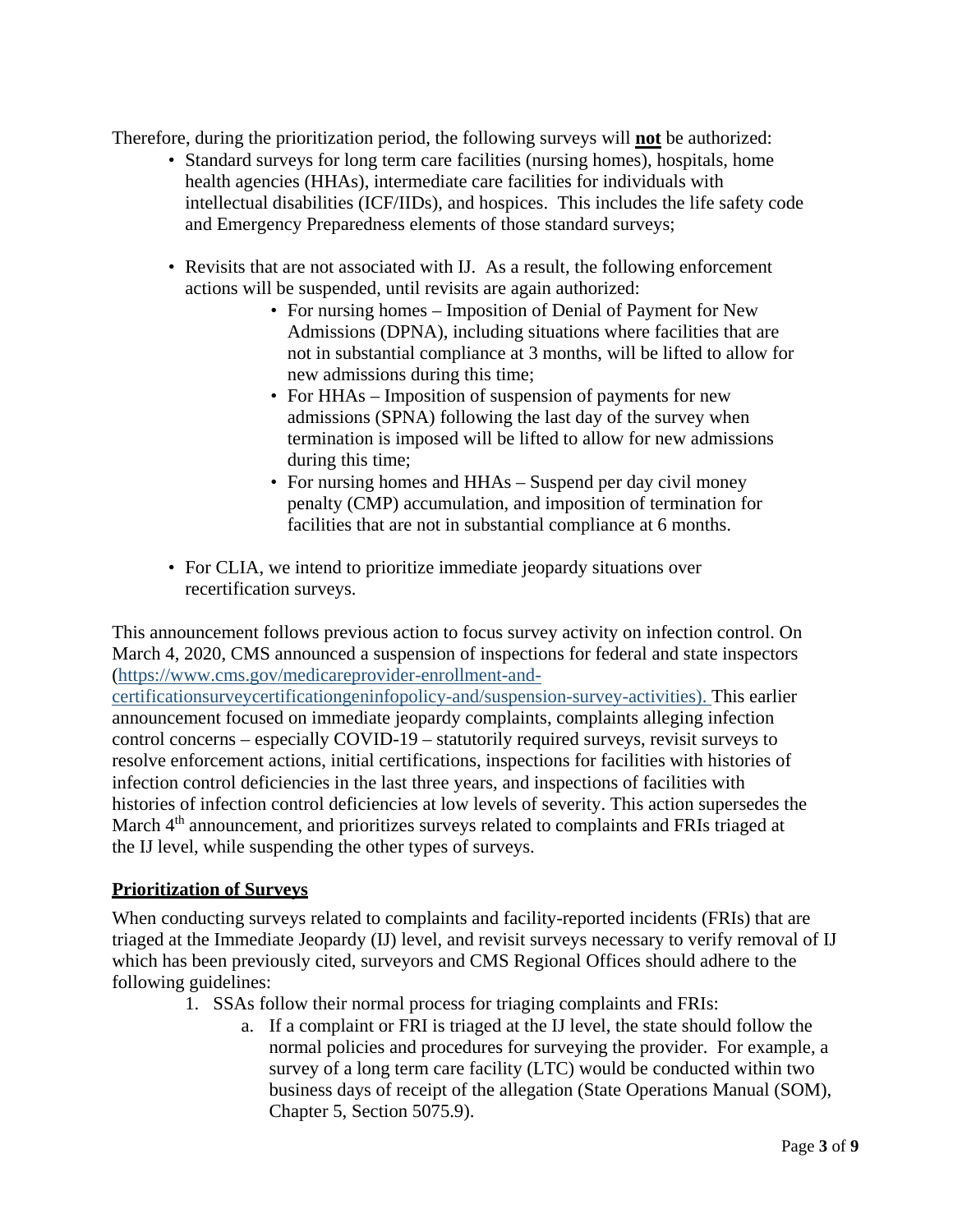- b. If a complaint or FRI is triaged at the non- IJ level, the state would enter the allegation into the ASPEN Complaints/Incidents Tracking System (ACTS) per the instructions in the SOM Chapter 5. An onsite survey will not be conducted during the prioritization period. CMS will issue guidance related to these non-IJ complaints or FRIs in the next few weeks.
- c. This normal complaint triaging process also applies to CLIA complaints.
- 2. For facilities that have been cited for IJ-level deficiencies and that surveyors have not verified that the IJ has been removed, surveyors would proceed as normal, and conduct a revisit survey to verify the IJ is removed.
	- a. If the revisit survey determines there is continuing noncompliance, but not at the IJ level, surveyors would not conduct another onsite revisit survey. The provider may submit a plan of correction (POC), but an onsite revisit survey will not be conducted during the prioritization period, and these cases will be held. The provider may delay submission of a plan of correction until this prioritization period is over.
	- b. If a survey is conducted because a complaint or FRI was triaged at the IJ level, and the provider is cited for noncompliance, but not at the IJ level (e.g., Level 3 – actual harm), surveyors would not conduct a revisit survey. The provider may submit a plan of correction (POC), but an onsite revisit survey will not be conducted during the prioritization period, and these cases will be held. The provider may delay submission of a plan of correction until this prioritization period is over.
	- c. For level-3 (LTC) or condition level (Non-LTC) citations (for which an onsite revisit survey would normally be conducted), the provider may submit a plan of correction (POC), but an onsite revisit survey will not be conducted during the prioritization period, and these cases will be held. The provider may delay submission of a plan of correction until this prioritization period is over. CMS will issue guidance on how to verify compliance with these citations in the next few weeks.
	- d. For level-2 (LTC) or standard level (non-LTC) citations, the provider may submits a POC, and providers and survey agencies could verify compliance through normal procedures through a desk review. The provider may delay submission of a plan of correction until this prioritization period is over.
	- e. For clinical laboratories, surveyors will conduct a revisit survey to verify removal of IJ once a credible allegation of compliance has been received.
- *3.* Federal CMS and State Surveyors will conduct focused Infection Control surveys in areas deemed necessary through collaboration with CDC and ASPR. *Please note this workload for SSAs is contingent on their ability to perform surveys based on PPE availability and fulfillment of other State Emergency Response responsibilities (such as staffing medical shelters or testing stations).*
	- a. Revisit surveys: Surveyors will follow the same guidance for revisit surveys explained in section 2 above.
	- b. Enforcement actions will also follow the guidance for all other surveys during the prioritization period explained in section 4 below.
- 4. Enforcement Actions:
	- a. For pending enforcement cycles during the prioritization period where the provider is currently not in substantial compliance or has not had a revisit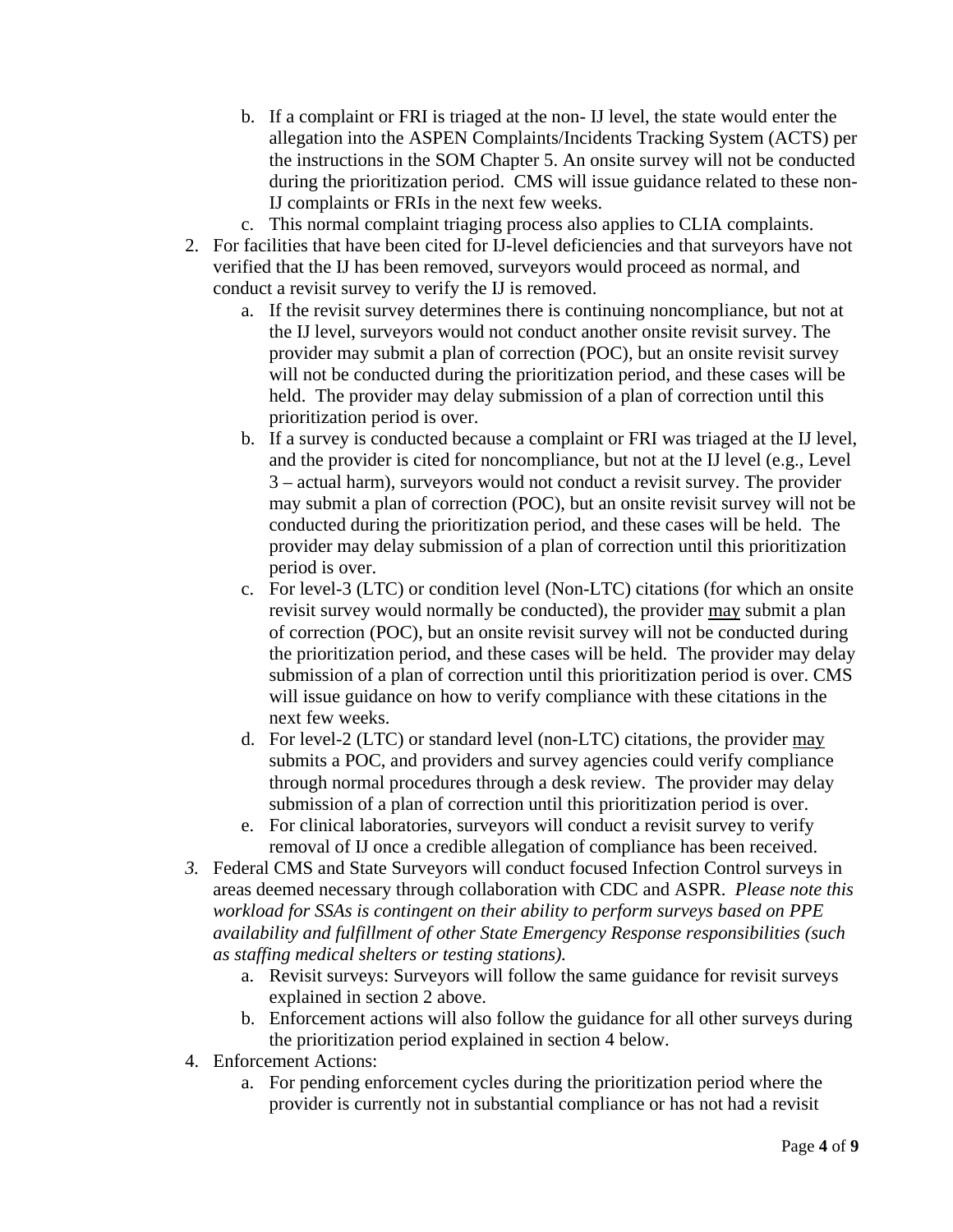survey to verify substantial compliance, and a per day civil money penalty (CMP), or DPNA (for nursing homes) or SPNA (for HHAs) was imposed for noncompliance that occurred prior to the prioritization date of surveys: These remedies will be suspended (stopped) as of the start of the survey prioritization date. In other words, the CMP will stop accruing and the DPNA/SPNA will end as of the suspension date. Additionally, CMS will not impose any new remedies to address noncompliance that occurred prior to the start of the survey prioritization period. NOTE: This does not apply to unremoved IJs. Enforcement actions will proceed as usual per the SOM for unremoved IJ deficiencies. CMS will issue guidance on how to reconcile these actions in the next few weeks.

- b. For pending enforcement cycles during the prioritization period where the provider is currently not in substantial compliance or has not had a revisit survey to verify substantial compliance, and for pending enforcement cycles with new noncompliance cited after the issuance of this memo, and a per day CMP, or DPNA (for nursing homes) or SPNA (for HHAs) was imposed for IJ level noncompliance (where the IJ has not been removed): Surveyors will follow normal policies and procedures for removing the IJ. CMS will also follow normal policies and procedures for imposing enforcement remedies for remediating the noncompliance. For example, for noncompliance cited at the IJ level, that has not been removed at the time of the survey exit, the CMS Office will impose an enforcement remedy (e.g., CMP, 23 day termination), and the state surveyors will conduct a revisit survey. On the revisit survey, surveyors will either verify substantial compliance, or cite noncompliance at a lower level if warranted.
	- i. If the IJ noncompliance is reduced and cited at level 3 (LTC) or condition level (non-LTC), an onsite revisit survey will not be conducted during the prioritization period, and these cases will be held. CMS will issue guidance on how to impose enforcement and verify compliance with these in the next few weeks (see 2.c.).
	- ii. If the IJ noncompliance is reduced and cited at level 2 (LTC) or standard level (non-LTC), facilities and survey agencies would verify compliance through normal procedures through a desk review (see 2.d.). However, CMS should not impose remedies during the prioritization period for any noncompliance that was identified before or after the start of the survey prioritization period, unless the noncompliance is an unremoved IJ.
- c. The three-month mandatory DPNA and six-month mandatory termination (nursing homes) for not being in substantial compliance (for nursing homes and HHAs) will not take place, and be deferred for an evaluation at a later date. However, enforcement actions related to IJ remain and continue under normal procedures.
- d. If CMS has previously imposed an alternative sanction (e.g., SPNA, CMP) on a HHA for noncompliance identified prior to the suspension, the six-month mandatory termination will not take place, and be deferred for an evaluation at a later date.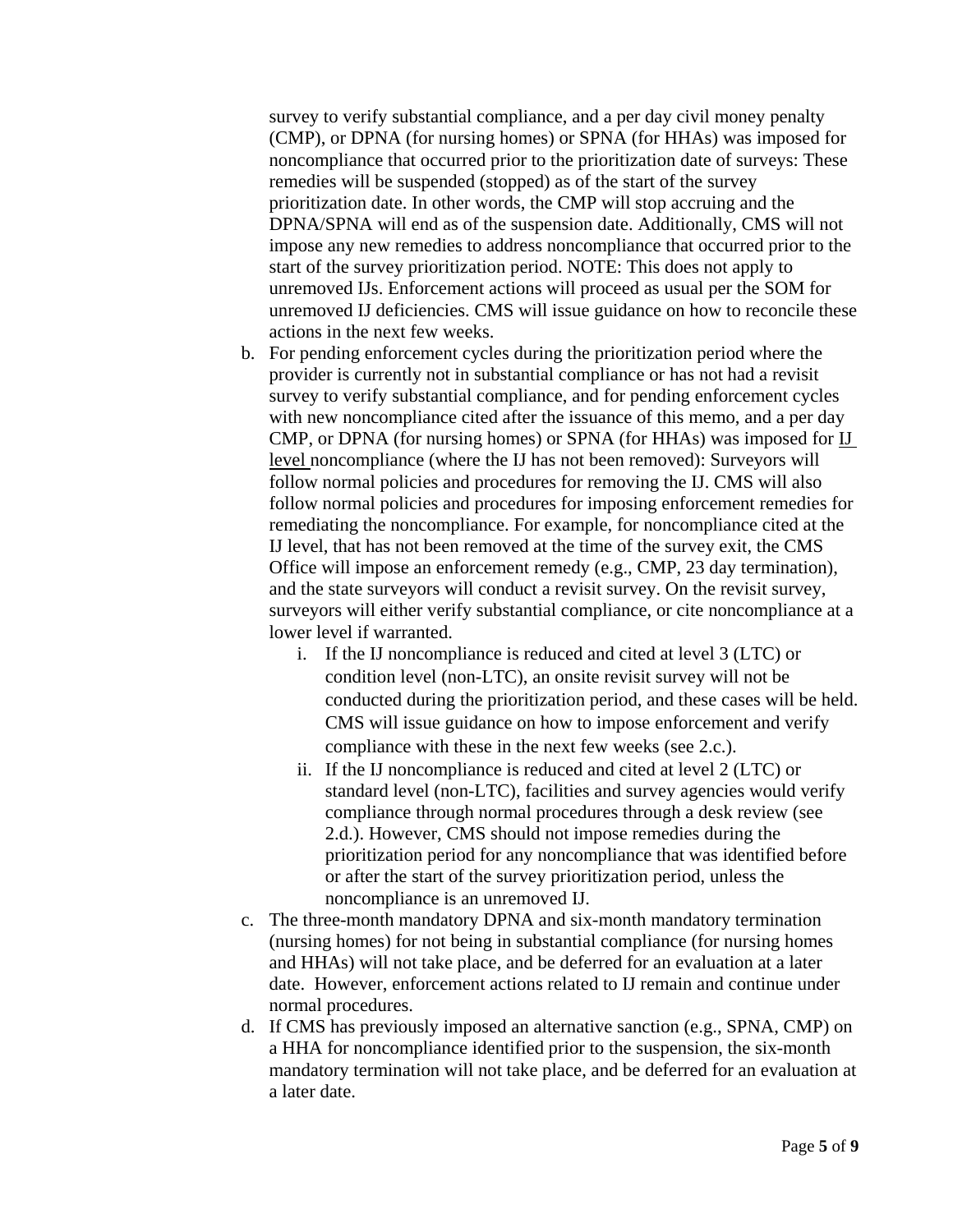- e. For existing CLIA enforcement cases where a civil money penalty (CMP) per day of non-compliance was imposed, accrual of CMP will stop as of the survey COVID-19 suspension date. CMS will issue guidance on how to reconcile these actions in the next few weeks. Other CLIA enforcement actions that have been initiated will be handled on a case-by-case basis with consultation DCLIQ managers and staff.
- 5. If during an IJ complaint or FRI survey, the surveyor identifies that there is an active COVID-19 case in the facility:

If the COVID-19 case is, or is not, related to the IJ, surveyors should report the case and facility to their agency, the state health department (to coordinate with the Centers for Disease Control and Prevention (CDC)), and the CMS Regional Office. These agencies should coordinate and decide on any further actions that should be taken. The Infection Control focused survey process can be used to investigate noncompliance and ensure the provider takes steps to minimize transmission.

For onsite surveys that were started prior to the prioritization period and don't fall under this guidance, survey teams should end the survey and exit the facility.

Lastly, any initial certification surveys remain authorized to increase the health care capacity of the country.

*Note*: While CMS' directive applies to the CMS' federal surveyors and state agency surveyors, CMS also urges other surveyors, including accrediting organizations (AOs), to follow suit. Additionally, CMS' survey prioritization applies to surveys for compliance with federal regulations, not state surveys pursuant to state licensure.

#### **Additional Instructions for Nursing Homes**

We are disseminating the Infection Control survey developed by CMS and CDC so facilities can educate themselves on the latest practices and expectations. We expect facilities to use this new process, in conjunction with the latest guidance from CDC, to perform a voluntary self-assessment of their ability to prevent the transmission of COVID-19. This document may be requested by surveyors, if an onsite investigation takes place. We also encourage nursing homes to voluntarily share the results of this assessment with their state or local health department Healthcare-Associated Infections (HAI) Program. Contact information for each state's health departments is identified on the Centers for Disease Control & Prevention's (CDC's) website at: https://www.cdc.gov/HAI/state-based/index.html.

Furthermore, we remind facilities that they are required to have a system of surveillance designed to identify possible communicable diseases or infections before they can spread to other persons in the facility, and when and to whom possible incidents of communicable disease or infections should be reported (42 CFR 483.80(a)(2)(i) and (ii)). CDC recommends that nursing homes notify their health department about residents with severe respiratory infection, or a cluster of respiratory illness (e.g.,  $>$  or = 3 residents or HCP with new-onset respiratory symptoms within 72 hours). Local and state reporting guidelines or requirements may vary. Monitor the CDC website for information and resources to help prevent the introduction and spread of COVID-19 in nursing homes (CDC Preparing for COVID-19: Long-term Care Facilities, Nursing Homes: https://www.cdc.gov/coronavirus/2019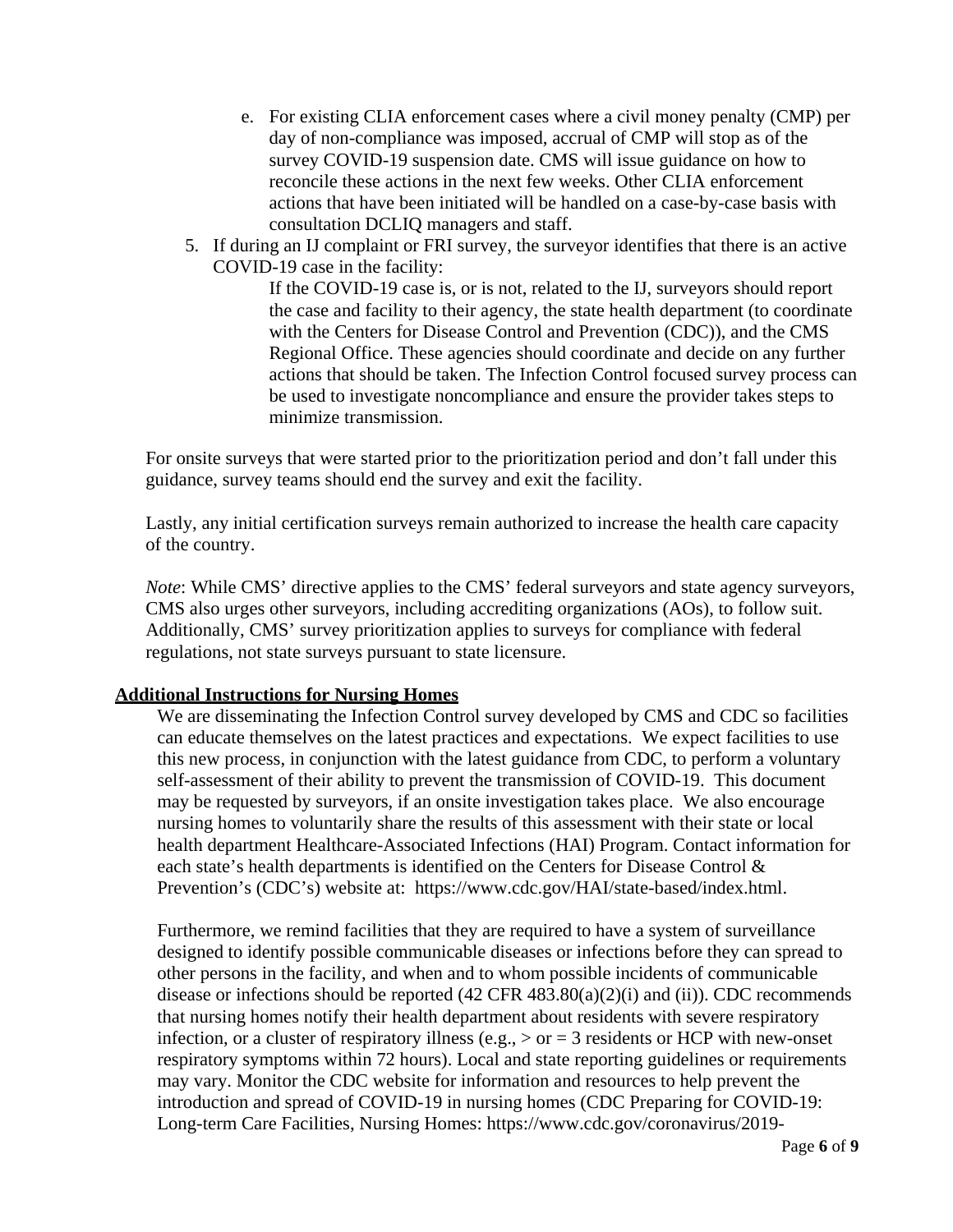ncov/healthcare-facilities/prevent-spread-in-long-term-care-facilities.html). We urge providers to review the tools and implement actions to protect the health and safety of individuals to respond to the COVID-19 pandemic.

### **Additional Instructions for Other (Non-Long Term Care) Provider Types**

#### **Education and Signage**

Where the patient/resident is sleeping at the health care facility, signage on the patient's room is important to ensuring that all staff are aware of the necessary infection control steps. <https://www.cdc.gov/infectioncontrol/pdf/droplet-precautions-sign-P.pdf>

In the home setting, health care staff may have little control over the home environment, but must 1) educate staff, patients and family members regarding infection control procedures and how to avoid transmission of COVID-19, and 2) maintain clean equipment and supplies and follow appropriate infection control procedures during home visits and transport of reusable patient care items. For further information refer to CDC's interim guidance for home care of people not requiring hospitalization for COVID-19 [\(https://www.cdc.gov/coronavirus/2019-ncov/hcp/guidance-home](https://www.cdc.gov/coronavirus/2019-ncov/hcp/guidance-home-care.html)[care.html\)](https://www.cdc.gov/coronavirus/2019-ncov/hcp/guidance-home-care.html).

#### **Limitations on Visitors**

To mitigate the spread of the COVID-19 virus, CMS is providing guidance to restrict visitation in health care facilities such as hospitals, critical access hospitals, psychiatric hospitals, inpatient hospice units, and intermediate care facilities for individuals with developmental disabilities. For CMS restrictions on visitation in nursing homes, see QSO-20-14 [https://www.cms.gov/files/document/qso-20-14-nh-revised.pdf.](https://www.cms.gov/files/document/qso-20-14-nh-revised.pdf)

CMS is providing the following expanded guidance to prevent the spread of COVID-19:

- a) Visitors should receive the same screening as patients, including whether they have had:
- Fever or symptoms of a respiratory infection, such as a cough and sore throat.
- International travel within the last 14 days to CDC Level 3 risk countries. For updated information on restricted countries visit: [https://www.cdc.gov/coronavirus/2019](https://www.cdc.gov/coronavirus/2019-ncov/travelers/index.html) [ncov/travelers/index.html](https://www.cdc.gov/coronavirus/2019-ncov/travelers/index.html)
- Contact with someone with known or suspected COVID-19.
- b) Health care facilities should set limitations on visitation. For example, limitations may include restricting the number of visitors per patient, or limiting visitors to only those that provide assistance to the patient, or limiting visitors under a certain age.
- c) Health care facilities should provide signage at entrances for screening individuals, provide temperature checks/ ask about fever, and encourage frequent hand washing and use of hand sanitizer before entering the facility and before and after entering patient rooms
- d) If visiting and not seeking medical treatment themselves, individuals with fevers, cough, sore throat, body aches or runny nose or not following infection control guidance should be restricted from entry.
- e) Facilities should screen and limit visitors for any recent trips (within the last 30 days) on cruise ships as well as close contact with a suspect or laboratory-confirmed COVID-19 patient within the last 14 days, or overseas travel from certain countries.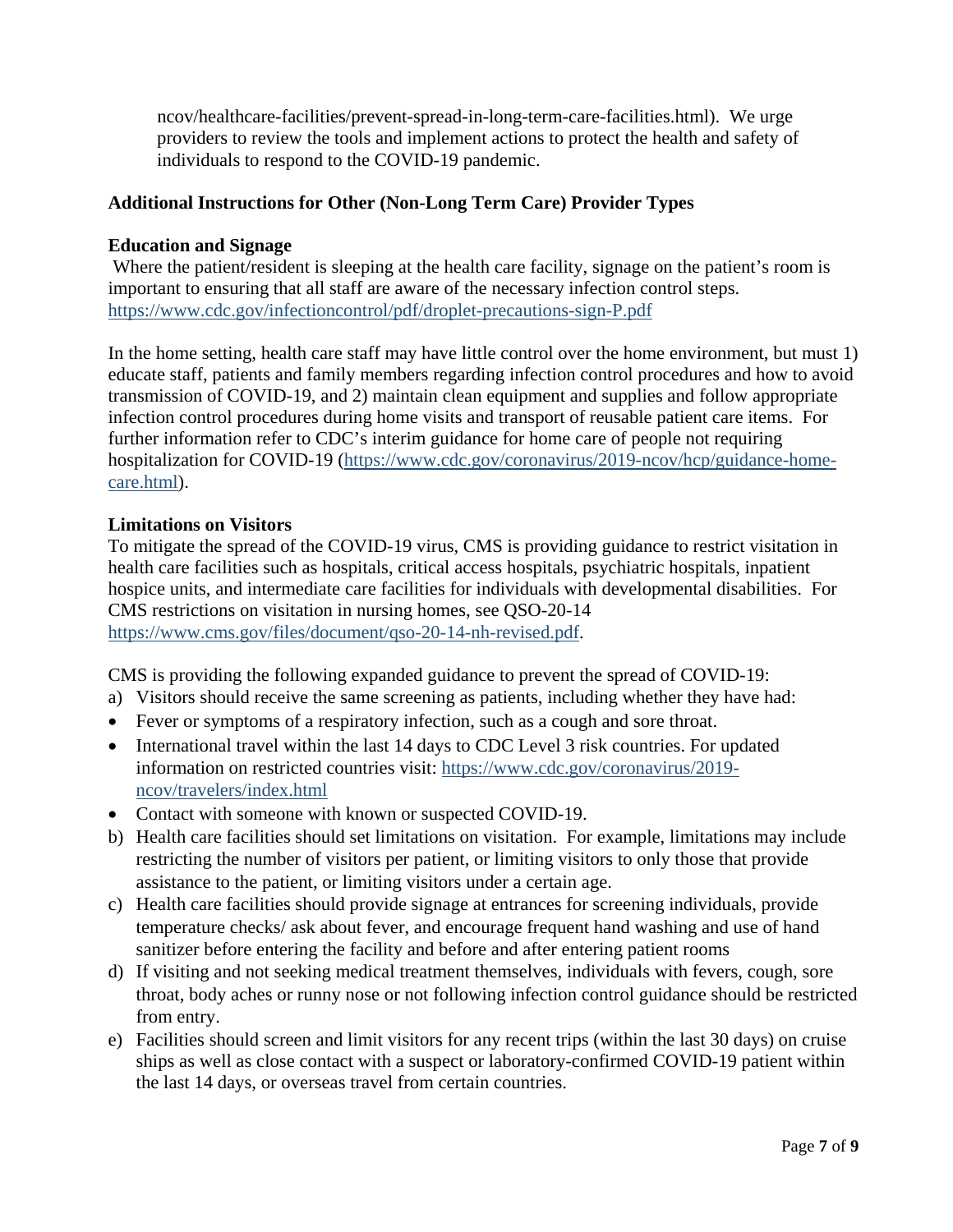[https://www.cdc.gov/coronavirus/2019-ncov/travelers/after-travel-precautions.html,](https://www.cdc.gov/coronavirus/2019-ncov/travelers/after-travel-precautions.html) <https://wwwnc.cdc.gov/travel/page/covid-19-cruise-ship>

- f) Facilities should instruct visitors to limit their movement within the facility (e.g., reduce walking the halls, trips to cafeteria, etc.)
- g) Facilities should establish limited entry points for all visitors and/or establish alternative sites for screening prior to entry.
- h) Facilities can implement measures to:
	- Increase communication with families (phone, face-time, skype, etc.).
	- Potentially offer a hotline for with a recording that is updated at set times so families can get an update on the facility's general status.
	- If appropriate, consider offering telephonic screening of recent travel and wellness prior to coming in for scheduled appointments. This may help limit the amount of visitor movement throughout the organization and congestion at entry points.
- i) Consider closing common visiting areas and encouraging patients to visit with loved ones in their patient rooms.

In home and community-based settings, health care providers should advise patients with COVID-19 of the CDC guidance to mitigate transmission of the virus. This includes isolating at home during illness, restricting activities except for medical care, using a separate bathroom and bedroom if possible, and prohibiting visitors who do not have an essential need to be in the home. The certified Medicare/Medicaid provider is expected to share this information with patients with the COVID-19 virus and his/her caregiver. [https://www.cdc.gov/coronavirus/2019-ncov/hcp/guidance](https://www.cdc.gov/coronavirus/2019-ncov/hcp/guidance-prevent-spread.html)[prevent-spread.html](https://www.cdc.gov/coronavirus/2019-ncov/hcp/guidance-prevent-spread.html)

Some states have chosen to establish more restrictive criteria than described above. Health care providers to follow the more restrictive criteria when present.

### **Access for Healthcare Staff**

CMS is aware that some providers (nursing homes, assisted living facilities, etc.) have significantly restricted entry for staff from other Medicare/Medicaid certified providers who are providing direct care to patients. In general, if the staff is appropriately wearing PPE, and do not meet criteria for restricted access, they should be allowed to enter and provide services to the patient (interdisciplinary hospice care, dialysis, organ procurement, home health, etc.).

For hospitals, this would also apply to organ procurement coordinators. Ensuring that individuals have continued access to life-saving organs is critical. We understand that hospitals are preparing for a potential surge in COVID-19 patients however, we would ask that donor hospitals continue with operations in regards to allowing organ procurement coordinators into hospitals to discuss organ donation with families. Hospital and OPO leadership should communicate on risk assessments in their communities and any potential impacts for organ recovery operations.

CMS will continue to evaluate the survey prioritization in light of the situation on the ground in areas with large numbers of COVID-19 cases, to determine if CMS needs to continue this past the initial three weeks.

*Section 3087 of the 21st Century Cures Act, signed into law in December 2016, added subsection (f) to section 319 of the Public Health Service Act. This new subsection gives the HHS Secretary the authority to*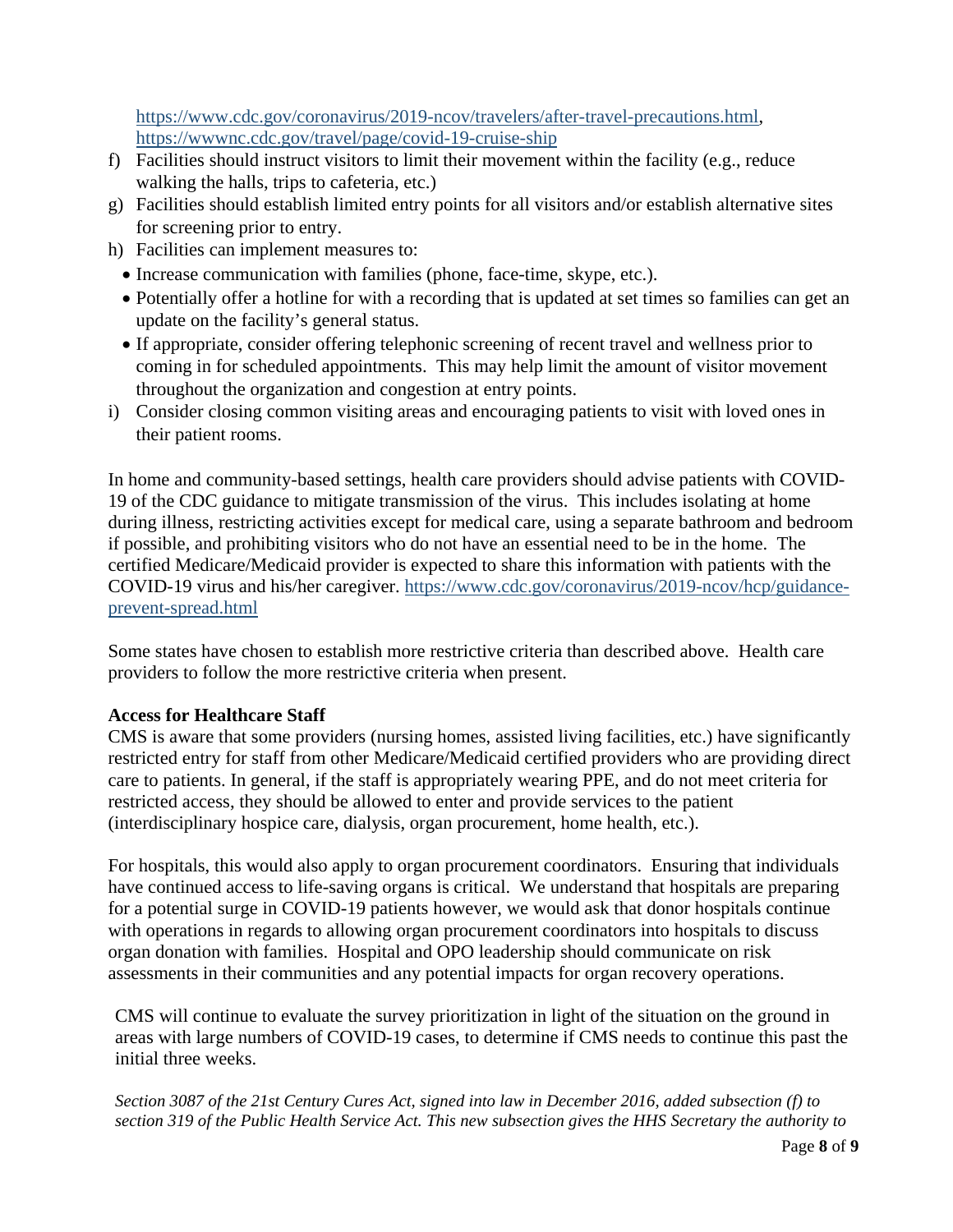*waive Paperwork Reduction Act (PRA) (44 USC 3501 et seq.) requirements with respect to voluntary collection of information during a public health emergency (PHE), as declared by the Secretary, or when a disease or disorder is significantly likely to become a public health emergency (SLPHE). Under this new authority, the HHS Secretary may waive PRA requirements for the voluntary collection of information if the Secretary determines that: (1) a PHE exists according to section 319(a) of the PHS Act or determines that a disease or disorder, including a novel and emerging public health threat, is a SLPHE under section 319(f) of the PHS Act; and (2) the PHE/SLPHE, including the specific preparation for and response to it, necessitates a waiver of the PRA requirements. The Office of the Assistant Secretary for Planning and Evaluation (ASPE) has been designated as the office that will coordinate the process for the Secretary to approve or reject each request.*

*The information collection requirements contained in this information collection request have been submitted and approved under a PRA Waiver granted by the Secretary of Health and Human Services. The waiver can be viewed at<https://aspe.hhs.gov/public-health-emergency-declaration-pra-waivers> .*

**Contact:** Questions about this document should be addressed to [QSOG\\_EmergencyPrep@cms.hhs.gov.](mailto:QSOG_EmergencyPrep@cms.hhs.gov)

**Effective Date:** Immediately. This policy should be communicated with all survey and certification staff, their managers and the State/Regional Office training coordinators immediately.

/s/

#### David R. Wright

cc: Survey and Operations Group Management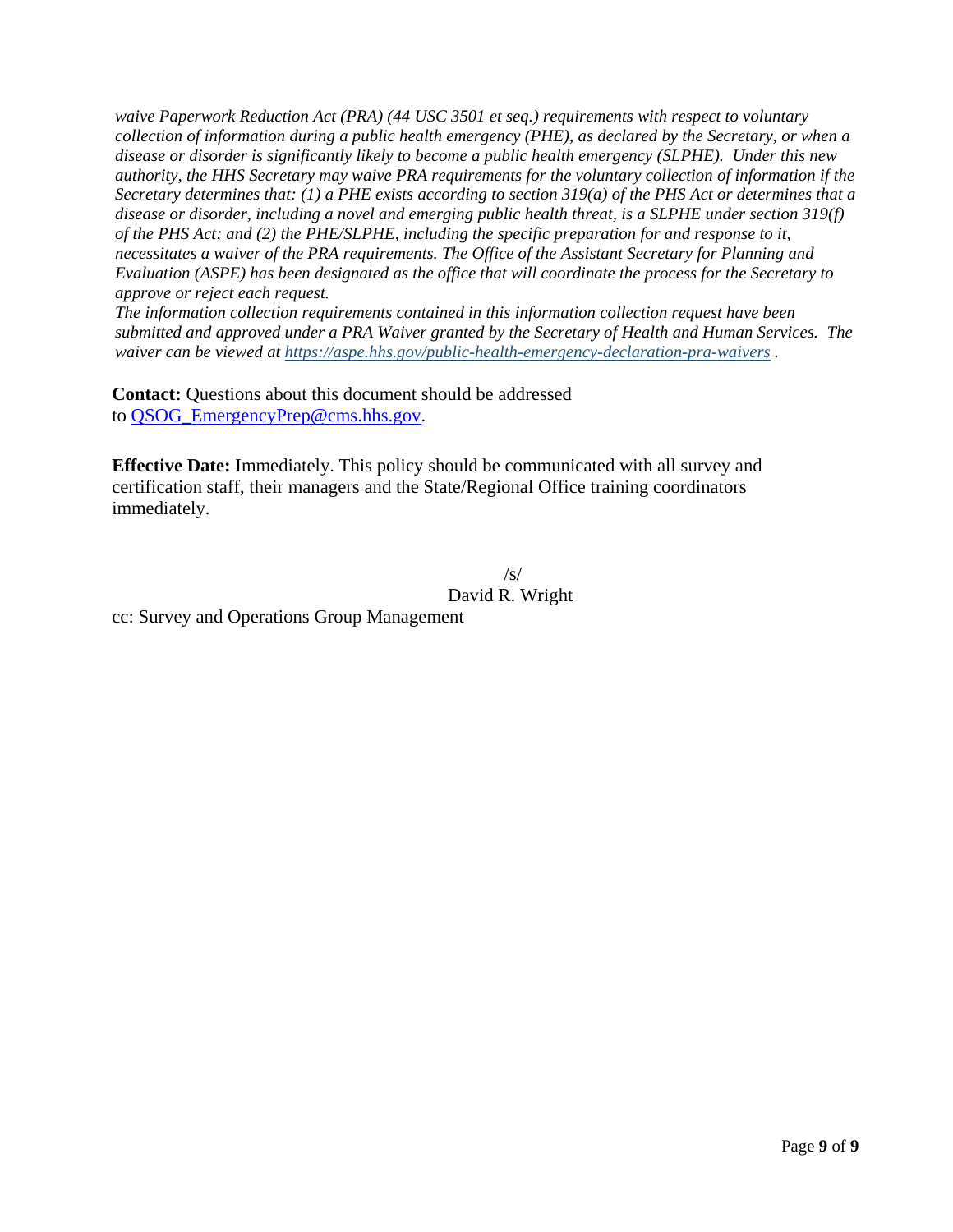### **Infection Control**

This survey tool must be used to investigate compliance at F880 and determine whether the facility is implementing proper infection prevention and control practices to prevent the development and transmission of COVID-19 and other communicable diseases and infections. Entry and screening procedures as well as resident care guidance has varied over the progression of COVID-19 transmission in facilities. Facilities are expected to be in compliance with CMS requirements and surveyors will use guidance that is in effect at the time of the survey. Refer to QSO memos released at: [https://www.cms.gov/Medicare/Provider-Enrollment-and-Certification/SurveyCertificationGenInfo/Policy-and-Memos-to-](https://www.cms.gov/Medicare/Provider-Enrollment-and-Certification/SurveyCertificationGenInfo/Policy-and-Memos-to-States-and-Regions)[States-and-Regions.](https://www.cms.gov/Medicare/Provider-Enrollment-and-Certification/SurveyCertificationGenInfo/Policy-and-Memos-to-States-and-Regions)

This survey tool provides a focused review of the critical elements associated with the transmission of COVID-19, will help surveyors to prioritize survey activities while onsite, and identify those survey activities which can be accomplished offsite. These efficiencies will decrease the potential for transmission of COVID-19, as well as lessen disruptions to the facility and minimize exposure of the surveyor. Surveyors should be mindful to ensure their activities do not interfere with the active treatment or prevention of transmission of COVID-19.

If citing for noncompliance related to COVID-19, the surveyor(s) must include the following language at the beginning of the Deficient Practice Statement or other place determined appropriate on the Form CMS-2567: "Based on [observations/interviews/record review], the facility failed to [properly prevent and/or contain – or other appropriate statement] **COVID-19**."

If surveyors see concerns related to compliance with other requirements, they should investigate them in accordance with the existing guidance in Appendix PP of the State Operations Manual and related survey instructions. Surveyors may also need to consider investigating concerns related to Emergency Preparedness in accordance with the guidance in Appendix Z of the State Operations Manual (e.g., for emergency staffing).

For the purpose of this survey tool, "staff" includes employees, consultants, contractors, volunteers, and others who provide care and services to residents on behalf of the facility. The Infection Prevention and Control Program (IPCP) must be facility-wide and include all departments and contracted services.

### **Surveyor(s) reviews for:**

- The overall effectiveness of the Infection Prevention and Control Program (IPCP) including IPCP policies and procedures;
- Standard and Transmission-Based Precautions;
- Quality of resident care practices, including those with COVID-19 (laboratory-positive case), if applicable;
- The surveillance plan;
- Visitor entry and facility screening practices;
- Education, monitoring, and screening practices of staff; and
- Facility policies and procedures to address staffing issues during emergencies, such as transmission of COVID-19

### **1. Standard and Transmission-Based Precautions (TBPs)**

(3/20/2020) Page 1 CMS is aware that there is a scarcity of some supplies in certain areas of the country. State and Federal surveyors should not cite facilities for

\_\_\_\_\_\_\_\_\_\_\_\_\_\_\_\_\_\_\_\_\_\_\_\_\_\_\_\_\_\_\_\_\_\_\_\_\_\_\_\_\_\_\_\_\_\_\_\_\_\_\_\_\_\_\_\_\_\_\_\_\_\_\_\_\_\_\_\_\_\_\_\_\_\_\_\_\_\_\_\_\_\_\_\_\_\_\_\_\_\_\_\_\_\_\_\_\_\_\_\_\_\_\_\_\_\_\_\_\_\_\_\_\_\_\_\_\_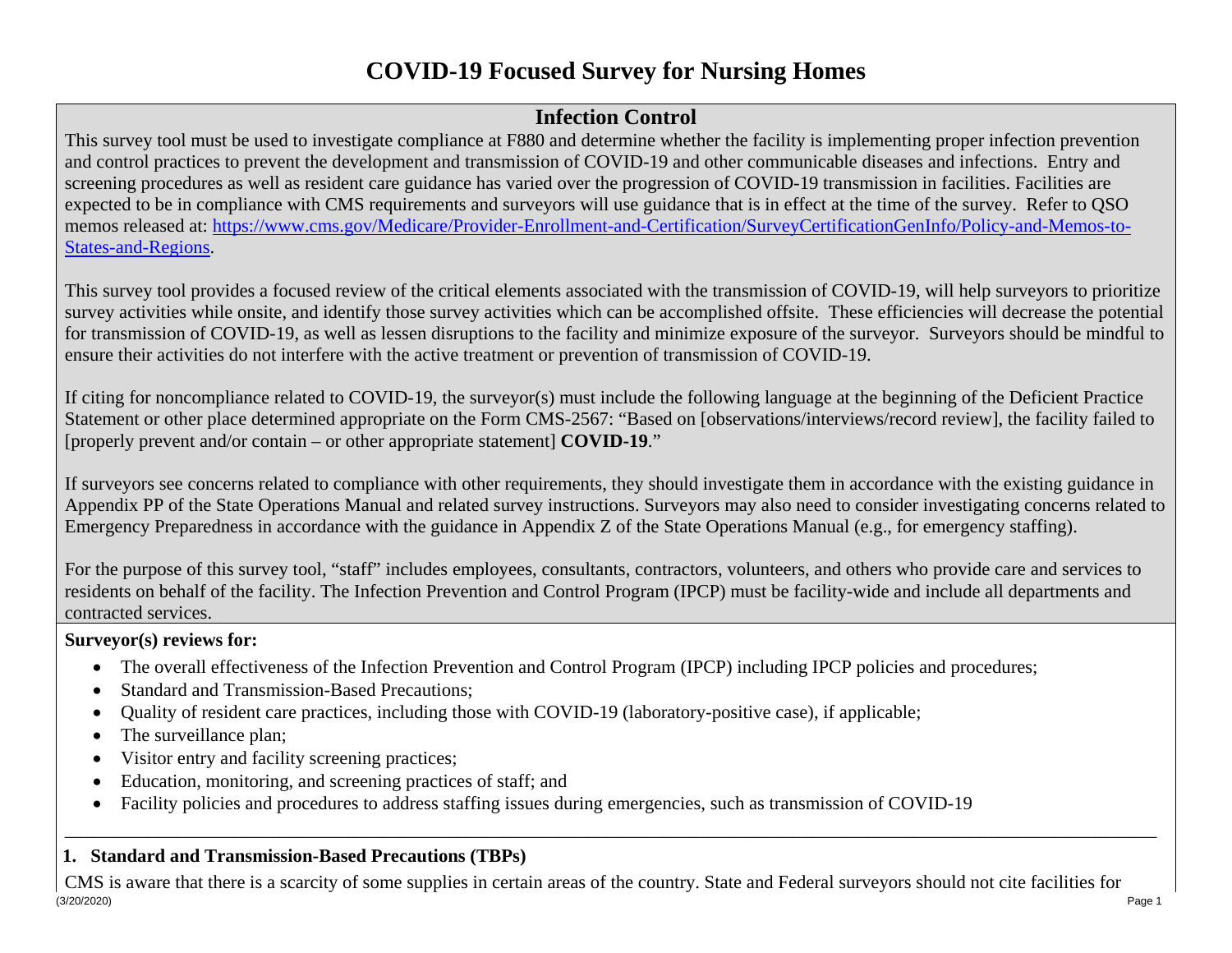not having certain supplies (e.g., PPE such as gowns, N95 respirators, surgical masks) if they are having difficulty obtaining these supplies for reasons outside of their control. However, we do expect facilities to take actions to mitigate any resource shortages and show they are taking all appropriate steps to obtain the necessary supplies as soon as possible. For example, if there is a shortage of PPE (e.g., due to supplier(s) shortage which may be a regional or national issue), the facility should contact their healthcare coalition for assistance [\(https://www.phe.gov/Preparedness/planning/hpp/Pages/find-hc-coalition.aspx\)](https://www.phe.gov/Preparedness/planning/hpp/Pages/find-hc-coalition.aspx), follow national and/or local guidelines for optimizing their current supply or identify the next best option to care for residents. Among other practices, optimizing their current supply may mean prioritizing use of gowns based on risk of exposure to infectious organisms, blood or body fluids, splashes or sprays, high contact procedures, or aerosol generating procedures (AGPs), as well as possibly extending use of PPE (follow national and/or local guidelines). Current CDC guidance for healthcare professionals is located at:<https://www.cdc.gov/coronavirus/2019-nCoV/hcp/index.html> and healthcare facilities is located at: [https://www.cdc.gov/coronavirus/2019-ncov/healthcare-facilities/index.html.](https://www.cdc.gov/coronavirus/2019-ncov/healthcare-facilities/index.html) Guidance on strategies for optimizing PPE supply is located at: [https://www.cdc.gov/coronavirus/2019-ncov/hcp/ppe-strategy/index.html.](https://www.cdc.gov/coronavirus/2019-ncov/hcp/ppe-strategy/index.html) If a surveyor believes a facility should be cited for not having or providing the necessary supplies, the State Agency should contact the CMS Regional Location.

### **General Standard Precautions**

Are staff performing the following appropriately:  $\Box$ 

- Respiratory hygiene/cough etiquette,
- Environmental cleaning and disinfection, and
- Reprocessing of reusable resident medical equipment (e.g., cleaning and disinfection of glucometers per device and disinfectant manufacturer's instructions for use)?

### **Hand Hygiene**

Are staff performing hand hygiene when indicated?

If alcohol-based hand rub (ABHR) is available, is it readily accessible and preferentially used by staff for hand hygiene?

If there are shortages of ABHR, are staff performing hand hygiene using soap and water instead?

Are staff washing hands with soap and water when their hands are visibly soiled (e.g., blood, body fluids)?

Do staff perform hand hygiene (even if gloves are used) in the following situations:

- Before and after contact with the resident:
- After contact with blood, body fluids, or visibly contaminated surfaces;
- After contact with objects and surfaces in the resident's environment;
- After removing personal protective equipment (e.g., gloves, gown, facemask); and
- Before performing a procedure such as an aseptic task (e.g., insertion of an invasive device such as a urinary catheter, manipulation of a central venous catheter, and/or dressing care)?

When being assisted by staff, is resident hand hygiene performed after toileting and before meals?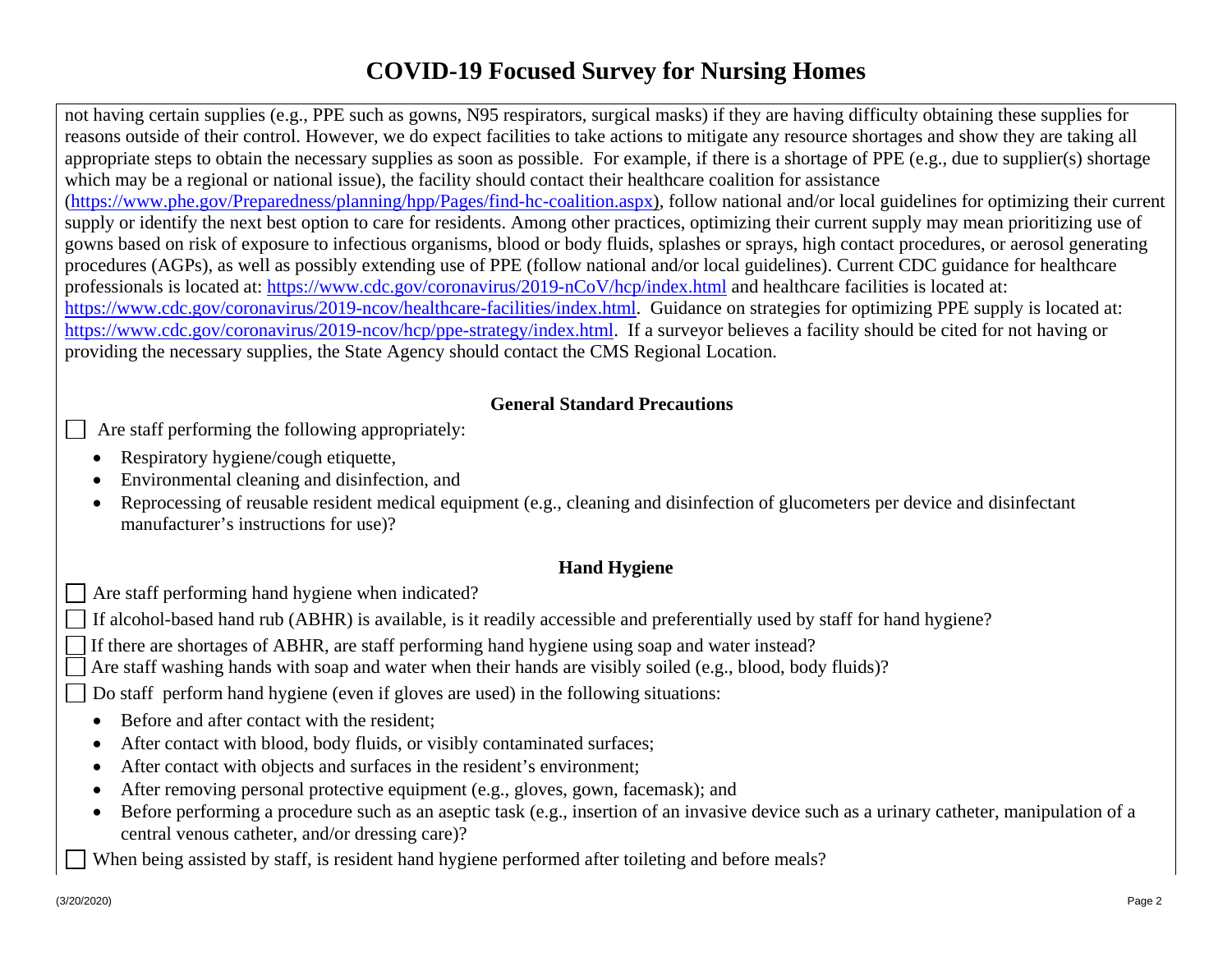| Interview appropriate staff to determine if hand hygiene supplies (e.g., ABHR, soap, paper towels) are readily available and who they contact<br>for replacement supplies.                                                                                                                                                                                                                                                                   |
|----------------------------------------------------------------------------------------------------------------------------------------------------------------------------------------------------------------------------------------------------------------------------------------------------------------------------------------------------------------------------------------------------------------------------------------------|
| <b>Personal Protective Equipment (PPE)</b>                                                                                                                                                                                                                                                                                                                                                                                                   |
| $\Box$ Determine if staff appropriately use PPE including, but not limited to, the following:                                                                                                                                                                                                                                                                                                                                                |
| Gloves are worn if potential contact with blood or body fluid, mucous membranes, or non-intact skin;<br>$\bullet$                                                                                                                                                                                                                                                                                                                            |
| Gloves are removed after contact with blood or body fluids, mucous membranes, or non-intact skin;                                                                                                                                                                                                                                                                                                                                            |
| Gloves are changed and hand hygiene is performed before moving from a contaminated body site to a clean body site during resident care;<br>$\bullet$<br>and                                                                                                                                                                                                                                                                                  |
| An isolation gown is worn for direct resident contact if the resident has uncontained secretions or excretions.<br>$\bullet$                                                                                                                                                                                                                                                                                                                 |
| Is PPE appropriately removed and discarded after resident care, prior to leaving room (except in the case of extended use of PPE per<br>national/local recommendations), followed by hand hygiene?                                                                                                                                                                                                                                           |
| If PPE use is extended/reused, is it done according to national and/or local guidelines? If it is reused, is it cleaned/decontaminated/maintained<br>after and/or between uses?                                                                                                                                                                                                                                                              |
| Interview appropriate staff to determine if PPE is available, accessible and used by staff.                                                                                                                                                                                                                                                                                                                                                  |
| Are there sufficient PPE supplies available to follow infection prevention and control guidelines? In the event of PPE shortages, what<br>procedures is the facility taking to address this issue?                                                                                                                                                                                                                                           |
| Do staff know how to obtain PPE supplies before providing care?                                                                                                                                                                                                                                                                                                                                                                              |
| Do they know who to contact for replacement supplies?<br>$\bullet$                                                                                                                                                                                                                                                                                                                                                                           |
| Transmission-Based Precautions (Note: PPE use is based on availability and latest CDC guidance. See note on Pages 1-2)                                                                                                                                                                                                                                                                                                                       |
| Determine if appropriate Transmission-Based Precautions are implemented:                                                                                                                                                                                                                                                                                                                                                                     |
| For a resident on Contact Precautions: staff don gloves and isolation gown before contact with the resident and/or his/her environment;<br>$\bullet$<br>For a resident on Droplet Precautions: staff don a facemask within six feet of a resident;<br>$\bullet$                                                                                                                                                                              |
| For a resident on Airborne Precautions: staff don an N95 or higher level respirator prior to room entry of a resident;<br>$\bullet$                                                                                                                                                                                                                                                                                                          |
| For a resident with an undiagnosed respiratory infection: staff follow Standard, Contact, and Droplet Precautions (i.e., facemask, gloves,<br>$\bullet$<br>isolation gown) with eye protection when caring for a resident unless the suspected diagnosis requires Airborne Precautions (e.g.,                                                                                                                                                |
| tuberculosis);                                                                                                                                                                                                                                                                                                                                                                                                                               |
| For a resident with known or suspected COVID-19: staff wear gloves, isolation gown, eye protection and an N95 or higher-level respirator<br>$\bullet$<br>if available. A facemask is an acceptable alternative if a respirator is not available. Additionally, if there are COVID-19 cases in the<br>facility or sustained community transmission, staff implement universal use of facemasks while in the facility (based on availability). |
| When COVID-19 is identified in the facility, staff wear all recommended PPE (i.e., gloves, gown, eye protection and respirator or<br>facemask) for the care of all residents on the unit (or facility-wide based on the location of affected residents), regardless of symptoms<br>(based on availability).                                                                                                                                  |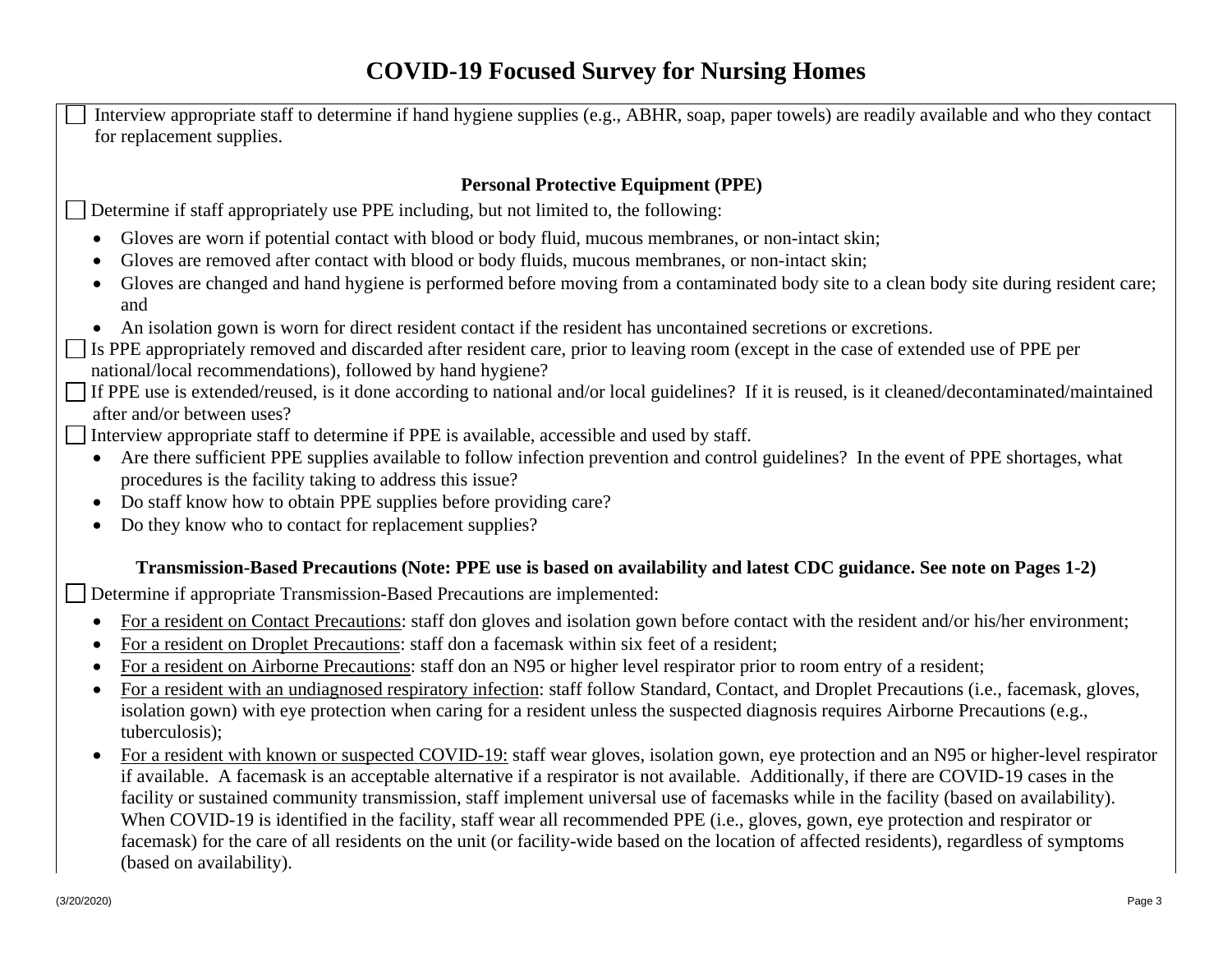- o Some procedures performed on residents with known or suspected COVID-19 could generate infectious aerosols (i.e., aerosolgenerating procedures (AGPs)). In particular, procedures that are likely to induce coughing (e.g., sputum induction, open suctioning of airways) should be performed cautiously. If performed, the following should occur:
	- Staff in the room should wear an N95 or higher-level respirator, eye protection, gloves, and an isolation gown.
	- The number of staff present during the procedure should be limited to only those essential for resident care and procedure support.
	- AGPs should ideally take place in an airborne infection isolation room (AIIR). If an AIIR is not available and the procedure is medically necessary, then it should take place in a private room with the door closed.
	- Clean and disinfect the room surfaces promptly and with appropriate disinfectant. Use disinfectants on List N of the EPA website for EPA-registered disinfectants that have qualified under EPA's emerging viral pathogens program for use against SARS-COV-2 or other national recommendations;
- Dedicated or disposable noncritical resident-care equipment (e.g., blood pressure cuffs, blood glucose monitor equipment) is used, or if not available, then equipment is cleaned and disinfected according to manufacturers' instructions using an EPA-registered disinfectant for healthcare setting prior to use on another resident;
- Objects and environmental surfaces that are touched frequently and in close proximity to the resident (e.g., bed rails, over-bed table, bedside commode, lavatory surfaces in resident bathrooms) are cleaned and disinfected with an EPA-registered disinfectant for healthcare setting (effective against the organism identified if known) at least daily and when visibly soiled; and
- Is signage on the use of specific PPE (for staff) posted in appropriate locations in the facility (e.g., outside of a resident's room, wing, or facility-wide)?

Interview appropriate staff to determine if they are aware of processes/protocols for Transmission-Based Precautions and how staff is monitored for compliance.

If concerns are identified, expand the sample to include more residents on Transmission-Based Precautions.

**1. Did staff implement appropriate Standard (e.g., hand hygiene, appropriate use of PPE, environmental cleaning and disinfection, and reprocessing of reusable resident medical equipment) and Transmission-Based Precautions (if applicable)?**  $\Box$  Yes  $\Box$  No F880

### **2. Resident Care**

 $\Box$  If there is sustained community transmission or case(s) of COVID-19 in the facility, is the facility restricting residents (to the extent possible) to their rooms except for medically necessary purposes? If there is a case in the facility, and residents have to leave their room, are they wearing a facemask, performing hand hygiene, limiting their movement in the facility, and performing social distancing (efforts are made to keep them at least 6 feet away from others). If PPE shortage is an issue, facemasks should be limited to residents diagnosed with or having signs/symptoms of respiratory illness or COVID-19.

Has the facility cancelled group outings, group activities, and communal dining?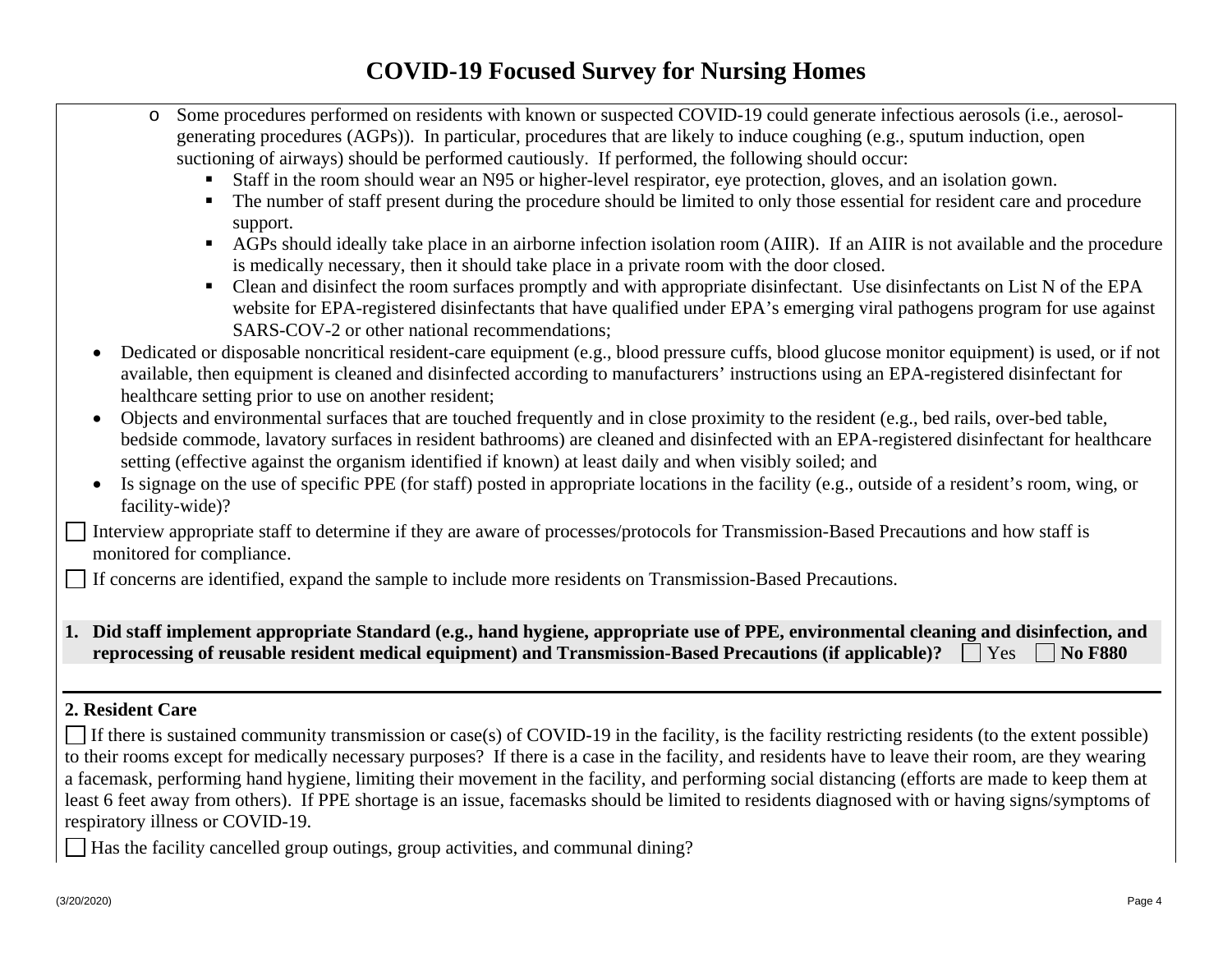| Has the facility isolated residents with known or suspected COVID-19 in a private room (if available), or taken other actions based on national        |
|--------------------------------------------------------------------------------------------------------------------------------------------------------|
| (e.g., CDC), state, or local public health authority recommendations?                                                                                  |
| For the resident who develops severe symptoms of illness and requires transfer to a hospital for a higher level of care, did the facility alert        |
| emergency medical services and the receiving facility of the resident's diagnosis (suspected or confirmed COVID-19) and precautions to be taken        |
| by transferring and receiving staff as well as place a facemask on the resident during transfer (as supply allows)?                                    |
| For residents who need to leave the facility for care (e.g. dialysis, etc.), did the facility notify the transportation and receiving health care team |
| of the resident's suspected or confirmed COVID-19 status?                                                                                              |
| Does the facility have residents who must leave the facility regularly for medically necessary purposes (e.g., residents receiving hemodialysis        |
| and chemotherapy) wear a facemask (if available) whenever they leave their room, including for procedures outside of the facility?                     |
|                                                                                                                                                        |
| 2. Did staff provide appropriate resident care?<br><b>No F880</b><br>Yes                                                                               |
|                                                                                                                                                        |
| 3. IPCP Standards, Policies and Procedures                                                                                                             |
| Did the facility establish a facility-wide IPCP including standards, policies, and procedures that are current and based on national standards for     |
| undiagnosed respiratory illness and COVID-19?                                                                                                          |
| Does the facility's policies or procedures include when to notify local/state public health officials if there are clusters of respiratory illness or  |
| cases of COVID-19 that are identified or suspected?                                                                                                    |
| Concerns must be corroborated as applicable including the review of pertinent policies/procedures as necessary.                                        |
|                                                                                                                                                        |
| 3. Does the facility have a facility-wide IPCP including standards, policies, and procedures that are current and based on national                    |
| standards for undiagnosed respiratory illness and COVID-19?<br>$ $ Yes $ $ No F880                                                                     |
|                                                                                                                                                        |
| <b>4. Infection Surveillance</b>                                                                                                                       |
| How many residents and staff in the facility have fever, respiratory signs/symptoms, or other signs/symptoms related to COVID-19?                      |
| How many residents and staff have been diagnosed with COVID-19 and when was the first case confirmed?                                                  |
| How many residents and staff have been tested for COVID-19? What is the protocol for determining when residents and staff should be tested?            |
| Has the facility established/implemented a surveillance plan, based on a facility assessment, for identifying (i.e., screening), tracking,             |
| monitoring and/or reporting of fever (at a minimum, vital signs are taken per shift), respiratory illness, and/or other signs/symptoms of              |
| COVID-19 and immediately isolate anyone who is symptomatic?                                                                                            |
| Does the plan include early detection, management of a potentially infectious, symptomatic resident that may require laboratory testing and/or         |
| Transmission-Based Precautions/PPE (the plan may include tracking this information in an infectious disease log)?                                      |
|                                                                                                                                                        |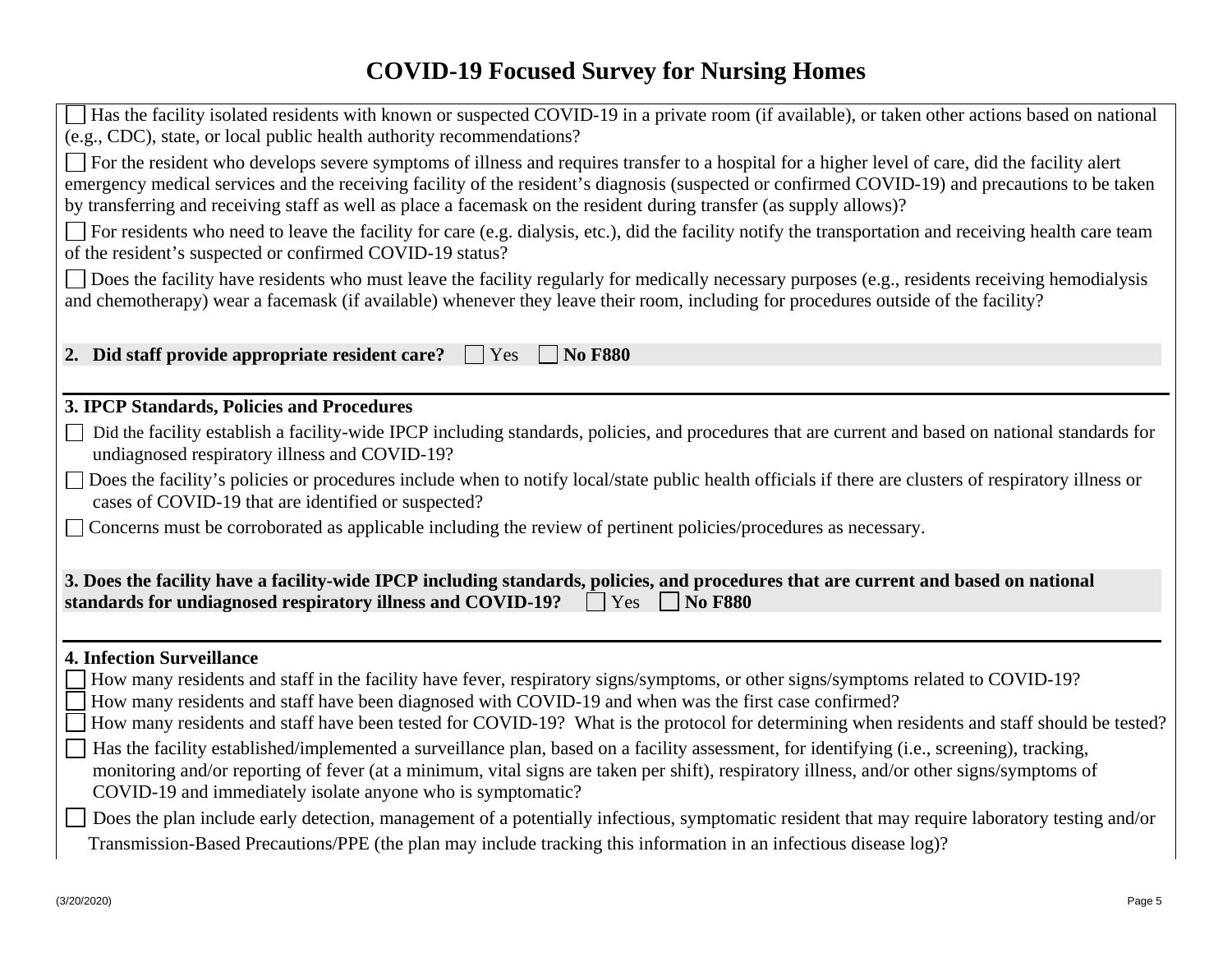| Does the facility have a process for communicating the diagnosis, treatment, and laboratory test results when transferring a resident to an<br>acute care hospital or other healthcare provider; and obtaining pertinent notes such as discharge summary, lab results, current diagnoses, and<br>infection or multidrug-resistant organism colonization status when residents are transferred back from acute care hospitals? |
|-------------------------------------------------------------------------------------------------------------------------------------------------------------------------------------------------------------------------------------------------------------------------------------------------------------------------------------------------------------------------------------------------------------------------------|
| Can appropriate staff (e.g., nursing and unit managers) identify/describe the communication protocol with local/state public health officials?                                                                                                                                                                                                                                                                                |
| Interview appropriate staff to determine if infection control concerns are identified, reported, and acted upon.                                                                                                                                                                                                                                                                                                              |
|                                                                                                                                                                                                                                                                                                                                                                                                                               |
| 4. Did the facility provide appropriate infection surveillance?<br><b>No F880</b><br>$ $   Yes                                                                                                                                                                                                                                                                                                                                |
|                                                                                                                                                                                                                                                                                                                                                                                                                               |
| 5. Visitor Entry                                                                                                                                                                                                                                                                                                                                                                                                              |
| Review for compliance of:                                                                                                                                                                                                                                                                                                                                                                                                     |
| Screening processes and criteria (i.e., screening questions and assessment of illness);                                                                                                                                                                                                                                                                                                                                       |
| Restriction criteria; and                                                                                                                                                                                                                                                                                                                                                                                                     |
| Signage posted at facility entrances for screening and restrictions as well as a communication plan to alert visitors of new                                                                                                                                                                                                                                                                                                  |
| procedures/restrictions.                                                                                                                                                                                                                                                                                                                                                                                                      |
| For those permitted entry, are they instructed to frequently perform hand hygiene; limit their interactions with others in the facility and surfaces                                                                                                                                                                                                                                                                          |
| touched; restrict their visit to the resident's room or other location designated by the facility; and offered PPE (e.g., facemask) as supply allows?                                                                                                                                                                                                                                                                         |
| What is the facility's process for communicating this information?                                                                                                                                                                                                                                                                                                                                                            |
| For those permitted entry, are they advised to monitor for signs and symptoms of COVID-19 and appropriate actions to take if signs and/or                                                                                                                                                                                                                                                                                     |
| symptoms occur?                                                                                                                                                                                                                                                                                                                                                                                                               |
|                                                                                                                                                                                                                                                                                                                                                                                                                               |
| <b>No F880</b><br>5. Did the facility perform appropriate screening, restriction, and education of visitors?<br>Yes                                                                                                                                                                                                                                                                                                           |
|                                                                                                                                                                                                                                                                                                                                                                                                                               |
| 6. Education, Monitoring, and Screening of Staff                                                                                                                                                                                                                                                                                                                                                                              |
| Is there evidence the facility has provided education to staff on COVID-19 (e.g., symptoms, how it is transmitted, screening criteria, work                                                                                                                                                                                                                                                                                   |
| exclusions)?                                                                                                                                                                                                                                                                                                                                                                                                                  |
| How does the facility convey updates on COVID-19 to all staff?                                                                                                                                                                                                                                                                                                                                                                |
| Is the facility screening all staff at the beginning of their shift for fever and signs/symptoms of illness? Is the facility actively taking their                                                                                                                                                                                                                                                                            |
| temperature and documenting absence of illness (or signs/symptoms of COVID-19 as more information becomes available)?                                                                                                                                                                                                                                                                                                         |
| $\Box$ If staff develop symptoms at work (as stated above), does the facility:                                                                                                                                                                                                                                                                                                                                                |
| Place them in a facemask and have them return home;                                                                                                                                                                                                                                                                                                                                                                           |
| Inform the facility's infection preventionist and include information on individuals, equipment, and locations the person came in contact<br>with; and                                                                                                                                                                                                                                                                        |
|                                                                                                                                                                                                                                                                                                                                                                                                                               |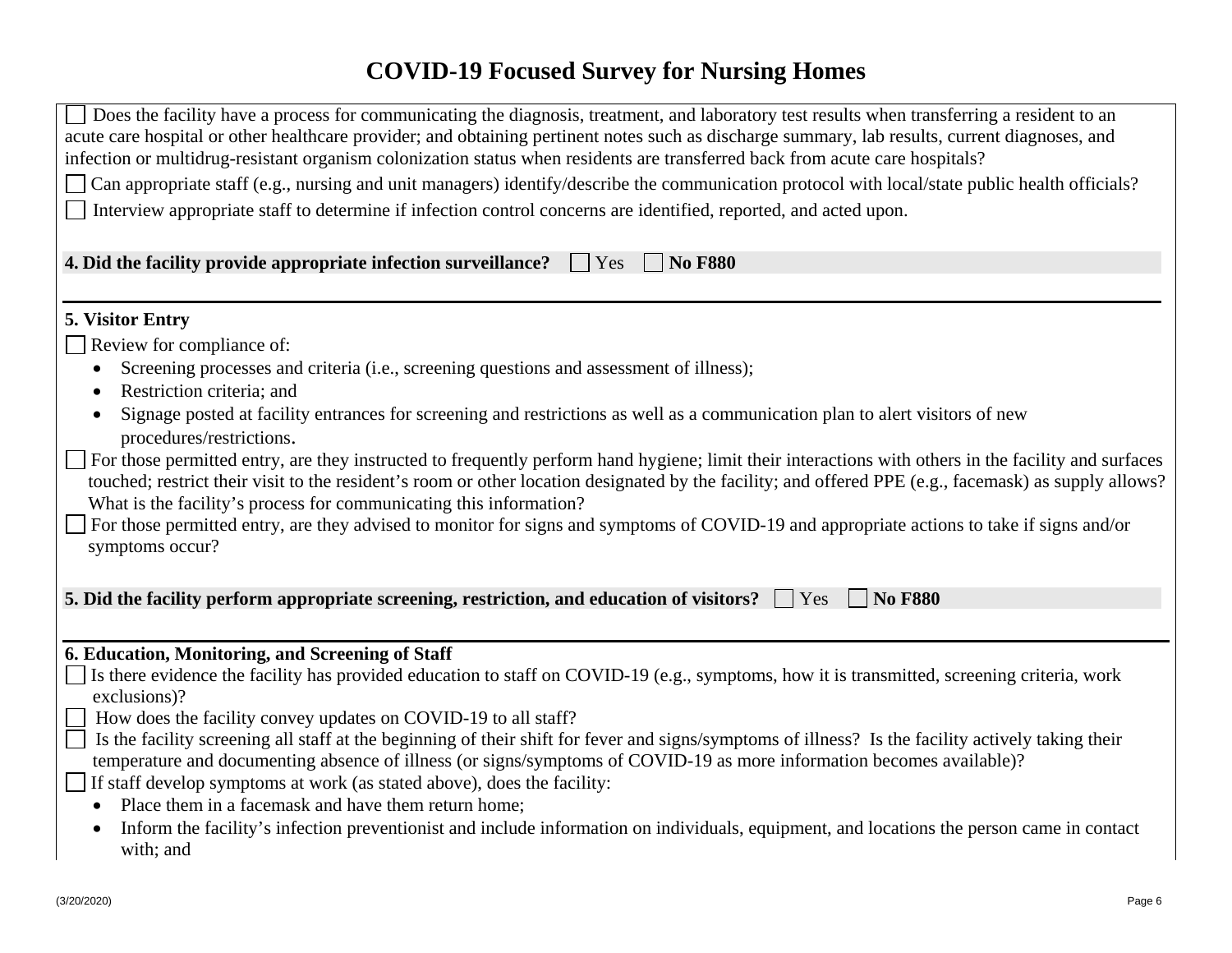| Follow current guidance about returning to work (e.g., local health department, CDC: https://www.cdc.gov/coronavirus/2019-<br>ncov/healthcare-facilities/hcp-return-work.html).                                                                                                                                                                                                                                                                      |
|------------------------------------------------------------------------------------------------------------------------------------------------------------------------------------------------------------------------------------------------------------------------------------------------------------------------------------------------------------------------------------------------------------------------------------------------------|
| 6. Did the facility provide appropriate education, monitoring, and screening of staff? $\Box$ Yes<br><b>No F880</b>                                                                                                                                                                                                                                                                                                                                  |
| 7. Emergency Preparedness - Staffing in Emergencies<br>Policy development: Does the facility have a policy and procedure for ensuring staffing to meet the needs of the residents when needed during<br>an emergency, such as a COVID-19 outbreak?<br>Policy implementation: In an emergency, did the facility implement its planned strategy for ensuring staffing to meet the needs of the<br>residents? (N/A if a emergency staff was not needed) |
| 7. Did the facility develop and implement policies and procedures for staffing strategies during an emergency?<br>$\Box$ No E0024<br>$ $   Yes                                                                                                                                                                                                                                                                                                       |

*Section 3087 of the 21st Century Cures Act, signed into law in December 2016, added subsection (f) to section 319 of the Public Health Service Act. This new subsection gives the HHS Secretary the authority to waive Paperwork Reduction Act (PRA) (44 USC 3501 et seq.) requirements with respect to voluntary collection of information during a public health emergency (PHE), as declared by the Secretary, or when a disease or disorder is significantly likely to become a public health emergency (SLPHE). Under this new authority, the HHS Secretary may waive PRA requirements for the voluntary collection of information if the Secretary determines that: (1) a PHE exists according to section 319(a) of the PHS Act or determines that a disease or disorder, including a novel and emerging public health threat, is a SLPHE under section 319(f) of the PHS Act; and (2) the PHE/SLPHE, including the specific preparation for and response to it, necessitates a waiver of the PRA requirements. The Office of the Assistant Secretary for Planning and Evaluation (ASPE) has been designated as the office that will coordinate the process for the Secretary to approve or reject each request.*

*The information collection requirements contained in this information collection request have been submitted and approved under a PRA Waiver granted by the Secretary of Health and Human Services. The waiver can be viewed at https://aspe.hhs.gov/public-health-emergency-declarationpra-waivers.*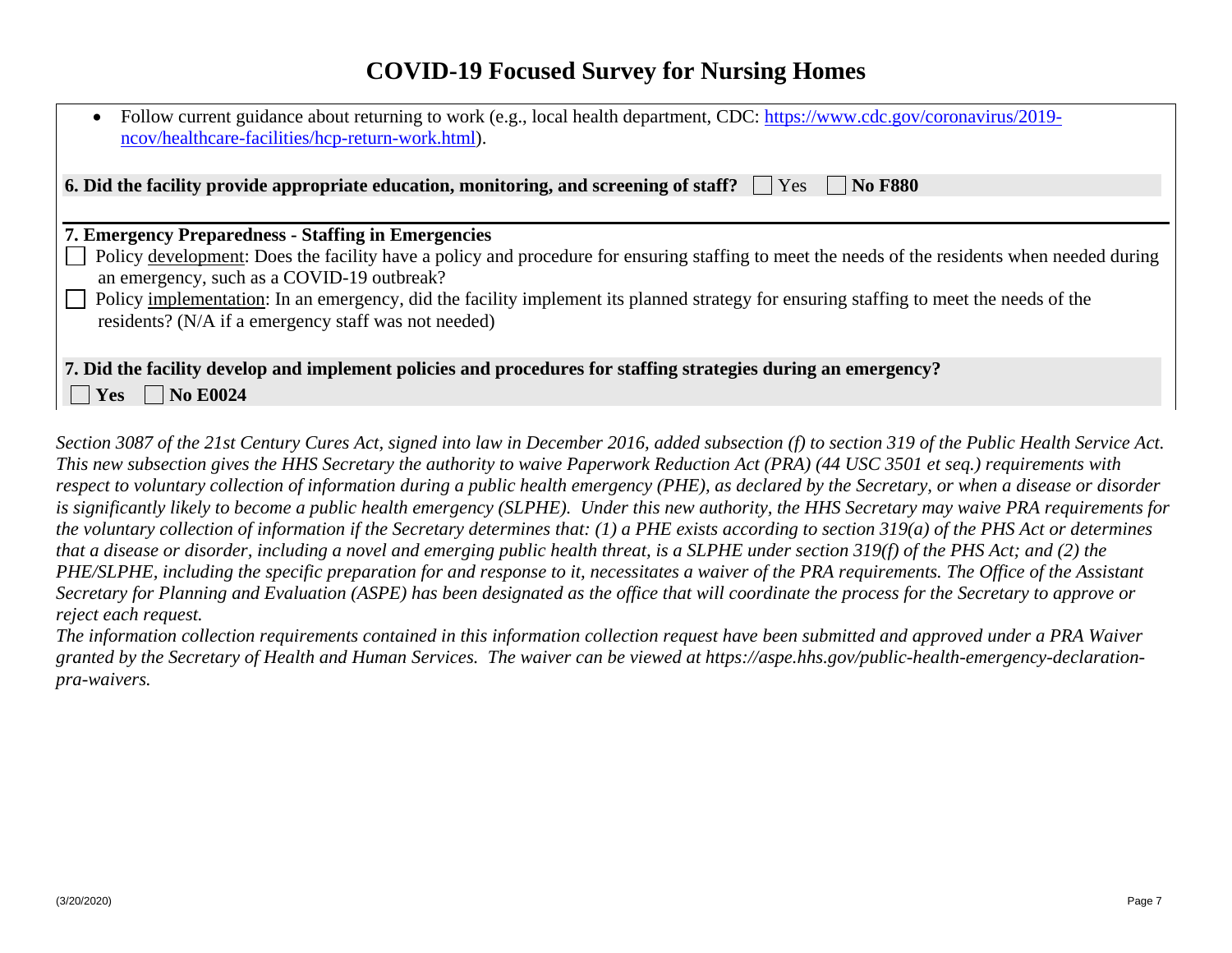### **Summary of the COVID-19 Focused Survey for Nursing Homes**

This is a summary of the COVID-19 Focused Survey for Nursing Homes and the Survey Protocol. Surveyors should review the Survey Protocol for more detailed information as well as the Focused Survey. Facilities can review the Focused Survey to determine CMS's expectations for an infection prevention and control program during the COVID-19 pandemic.

| <b>Offsite Survey Activity</b>                                                                                                                                                                                                                                                                                                                                                                                                                                                                                                                                                                                                                                                                                                                                                                                                                                                                                                                                                                                                                                                                                                                                                                                    | <b>Onsite Survey Activity</b>                                                                                                                                                                                                                                                                                                                                                                                                                                                                                                                                                                                                                                                                                                                                                                                                                                                                                                                                                                                                                                                                                                                                                                     | <b>Facility Self-Assessment</b>                                                                                                                                                                                                                                                                                                                                                                                                                                                                                                                                                                                                                                                                         |
|-------------------------------------------------------------------------------------------------------------------------------------------------------------------------------------------------------------------------------------------------------------------------------------------------------------------------------------------------------------------------------------------------------------------------------------------------------------------------------------------------------------------------------------------------------------------------------------------------------------------------------------------------------------------------------------------------------------------------------------------------------------------------------------------------------------------------------------------------------------------------------------------------------------------------------------------------------------------------------------------------------------------------------------------------------------------------------------------------------------------------------------------------------------------------------------------------------------------|---------------------------------------------------------------------------------------------------------------------------------------------------------------------------------------------------------------------------------------------------------------------------------------------------------------------------------------------------------------------------------------------------------------------------------------------------------------------------------------------------------------------------------------------------------------------------------------------------------------------------------------------------------------------------------------------------------------------------------------------------------------------------------------------------------------------------------------------------------------------------------------------------------------------------------------------------------------------------------------------------------------------------------------------------------------------------------------------------------------------------------------------------------------------------------------------------|---------------------------------------------------------------------------------------------------------------------------------------------------------------------------------------------------------------------------------------------------------------------------------------------------------------------------------------------------------------------------------------------------------------------------------------------------------------------------------------------------------------------------------------------------------------------------------------------------------------------------------------------------------------------------------------------------------|
| For facilities with an active COVID-19 case,<br>the survey team should contact their State<br>Survey Agency (SSA), the state health<br>department, and CMS Regional Location to<br>coordinate activities for these facilities.<br>Ensure surveyors are medically cleared, and<br>have personal protective equipment (PPE) that<br>could be required onsite.<br>Conduct offsite planning to limit interruptions<br>to care while onsite. Obtain information on:<br>Facility-reported information;<br>O<br>CDC, state/local public health reports;<br>$\circ$<br>o Available hospital information regarding<br>patients transferred to the hospital; and/or<br>o Complaint allegations.<br>Identify survey activities that will be<br>$\bullet$<br>conducted offsite, such as:<br>Medical record review<br>$\circ$<br>Telephonic interviews, such as:<br>O<br>Surveillance policies<br>First onset of symptoms<br>٠<br>Communication to facility leaders and<br>health officials<br>Policy/Procedure Review<br>$\circ$<br>Infect. Control/Prev. Plan<br>Emerg. Prep. Plan, including<br>contingency strategies (e.g., staffing)<br>Conduct survey exit discussion telephonically<br>and draft the CMS-2567 offsite. | Limit the onsite team to one to two surveyors.<br>$\bullet$<br>Identify onsite assignments for activities, such as:<br>$\bullet$<br><b>Resident Care Observations:</b><br>Hand hygiene practices<br>$\circ$<br>Proper use/discarding of PPE<br>O<br>Cleansing medical equipment<br>$\circ$<br><b>Effective Transmission-Based Precautions</b><br>$\circ$<br><b>Environmental observations:</b><br>Signage at entrances and resident rooms<br>$\circ$<br>Screening (staff at shift change, entrances,<br>$\circ$<br>limiting nonessential staff)<br>Hand hygiene stations<br>$\circ$<br>Interviews:<br>Policy/Procedure knowledge<br>O<br>Surveillance for sign/symptoms<br>$\circ$<br>Notifying local health officials<br>$\circ$<br>Adhere to all CDC guidance for infection<br>$\bullet$<br>prevention and control related to COVID-19.<br>Provide the facility with the COVID-19 Entrance<br>$\bullet$<br>Conference worksheet and utilize this to request<br>necessary information.<br>Identify and arrange for interviews that can be<br>$\bullet$<br>done telephonically.<br>Be alert of other immediate jeopardy (IJ)<br>situations that may be present, and investigate<br>appropriately. | Facilities should utilize the<br>COVID-19 Focused Survey for<br>Nursing Homes as a self-<br>assessment tool. Priority areas<br>for self- assessment include all<br>of the following:<br>1. Standard Precautions;<br>Hand hygiene<br>a.<br>Use of PPE<br>$\mathbf{b}$ .<br><b>Transmission-Based</b><br>$\mathcal{C}$ .<br>Precautions<br>2. Resident care (including<br>resident placement);<br>3. Infection prevention and<br>control standards, policies<br>and procedures;<br>4. Infection surveillance;<br>5. Visitor entry (i.e., screening,<br>restriction, and education);<br>6. Education, monitoring, and<br>screening of staff; and<br>7. Emergency preparedness –<br>staffing in emergencies |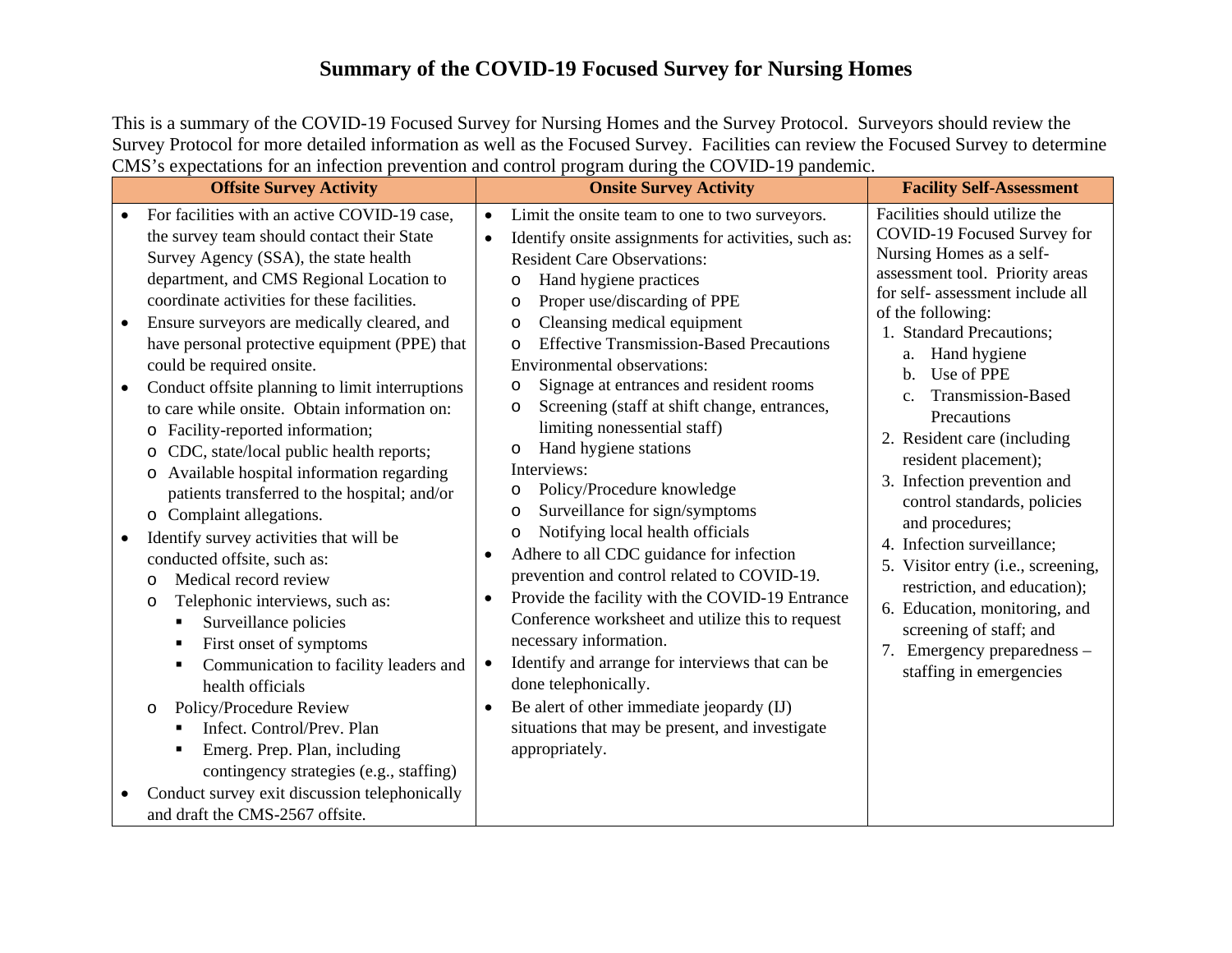### **Summary of the COVID-19 Focused Survey for Nursing Homes**

*Section 3087 of the 21st Century Cures Act, signed into law in December 2016, added subsection (f) to section 319 of the Public Health Service Act. This new subsection gives the HHS Secretary the authority to waive Paperwork Reduction Act (PRA) (44 USC 3501 et seq.) requirements with respect to voluntary collection of information during a public health emergency (PHE), as declared by the Secretary, or when a disease or disorder is significantly likely to become a public health emergency (SLPHE). Under this new authority, the HHS Secretary may waive PRA requirements for the voluntary collection of information if the Secretary determines that: (1) a PHE exists according to section 319(a) of the PHS Act or determines that a disease or disorder, including a novel and emerging public health threat, is a SLPHE under section 319(f) of the PHS Act; and (2) the PHE/SLPHE, including the specific preparation for and response to it, necessitates a waiver of the PRA requirements. The Office of the Assistant Secretary for Planning and Evaluation (ASPE) has been designated as the office that will coordinate the process for the Secretary to approve or reject each request.*

*The information collection requirements contained in this information collection request have been submitted and approved under a PRA Waiver granted by the Secretary of Health and Human Services. The waiver can be viewed at https://aspe.hhs.gov/public-healthemergency-declaration-pra-waivers.*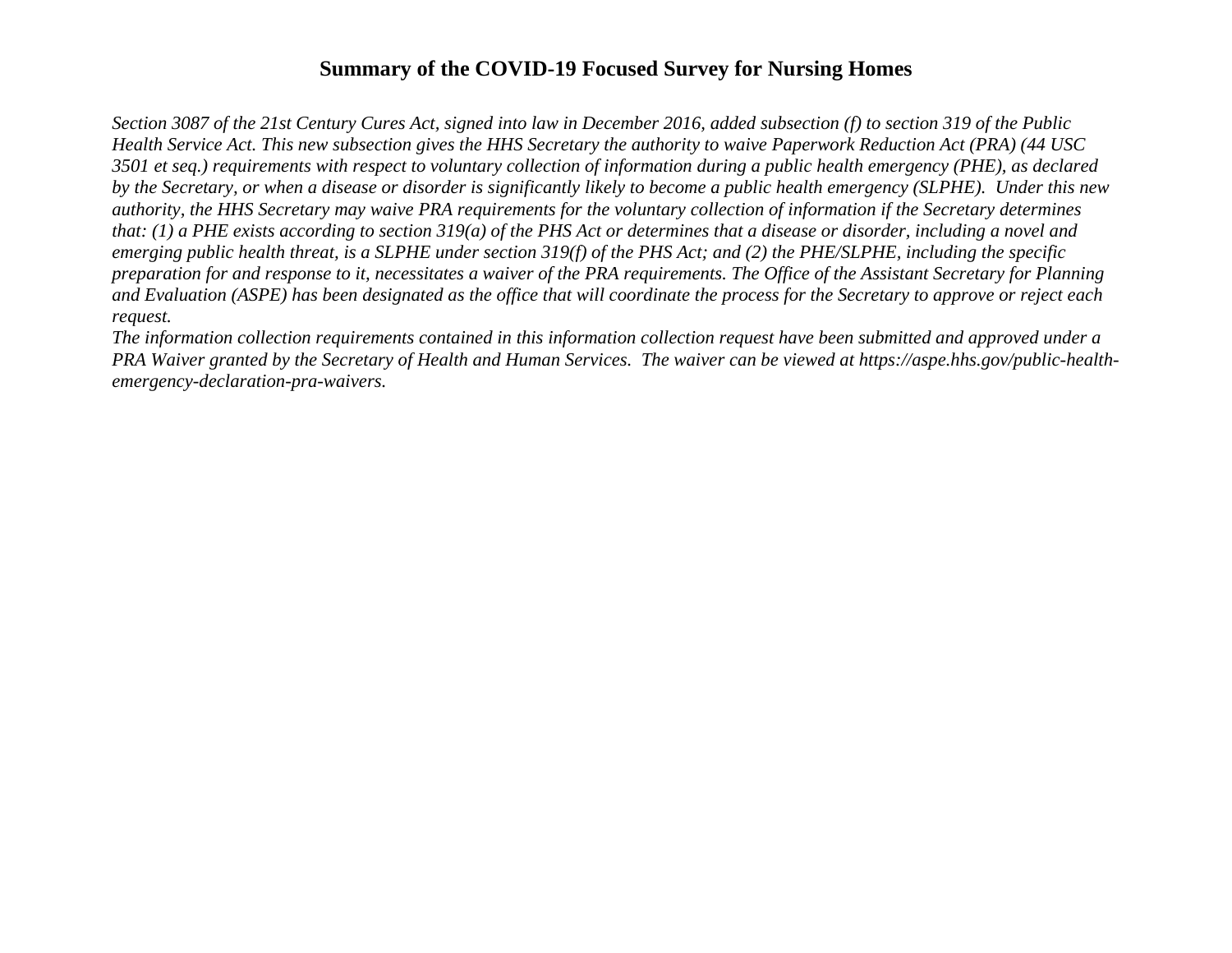General guidance: This survey tool provides a focused review of the critical elements associated with the transmission of COVID-19, will help surveyors to prioritize survey activities while onsite, and identify those survey activities which can be accomplished offsite. These efficiencies will decrease the potential for transmission of COVID-19, as well as lessen disruptions to the facility and minimize exposure of the surveyor. Surveyors should be mindful to ensure their activities do not interfere with the active treatment or prevention of transmission of COVID-19. Entry and screening procedures as well as patient care guidance has varied over the progression of COVID-19 transmission in facilities. Facilities are expected to be in compliance with CMS guidance that is in effect at the time of the survey. Refer to QSO memos released at: [https://www.cms.gov/Medicare/Provider-Enrollment-and-Certification/SurveyCertificationGenInfo/Policy-and-Memos-to-States-and-Regions.](https://www.cms.gov/Medicare/Provider-Enrollment-and-Certification/SurveyCertificationGenInfo/Policy-and-Memos-to-States-and-Regions)

Content within this tool may be generally applied to any setting. However, CMS recognizes that not all acute and continuing care providers have the same acuity or capacity and therfore, depending upon the setting, not all information will be applicable on every survey (e.g.; aerosol generating procedures section). If citing for noncompliance related to COVID-19, the surveyor(s) must include the following language at the beginning of the Deficient Practice Statement or other place determined appropriate on the Form CMS-2567: "Based on [observations/interviews/record review], the facility failed to [properly prevent and/or contain – or other appropriate statement] **COVID-19**."

If surveyors see concerns related to compliance with other requirements, they should investigate them in accordance with guidance in the appropriate provider/supplier appendix of the State Operations Manual and related survey instructions. Surveyors may also need to consider investigating concerns related to Emergency Preparedness in accordance with the guidance in Appendix Z of the State Operations Manual (e.g., for emergency staffing).

For purposes of this document, "staff" includes employees, consultants, contractors, volunteers, and others who provide care and services to patients on behalf of the facility. Additionally, the general term "facility" means inpatient, congregate settings, hospitals, intermediate care facilities for individuals with intellectual disabilities, dialysis facilities, and clinics, and "home" refers to settings such as hospice and home health where care is provided in the home.

### **Entering the Facility/Triage/Registration/Visitor Handling**

Prior to entering the facility:

- Is signage posted at facility entrances with visitation restrictions and screening procedures?
- Are signs posted at entrances with instructions to individuals seeking medical care with symptoms of respiratory infection to immediately put on a mask and keep it on during their assessment, cover their mouth/nose when coughing or sneezing, use and dispose of tissues, and perform hand hygiene after contact with respiratory secretions?

Upon entering the facility:

- Are staff trained on appropriate processes (e.g., questions to ask and actions to take) to rapidly identify and isolate suspect COVID-19 cases?
- Is there a process that occurs after a suspected case is identified to include immediate notification of facility leadership/infection control?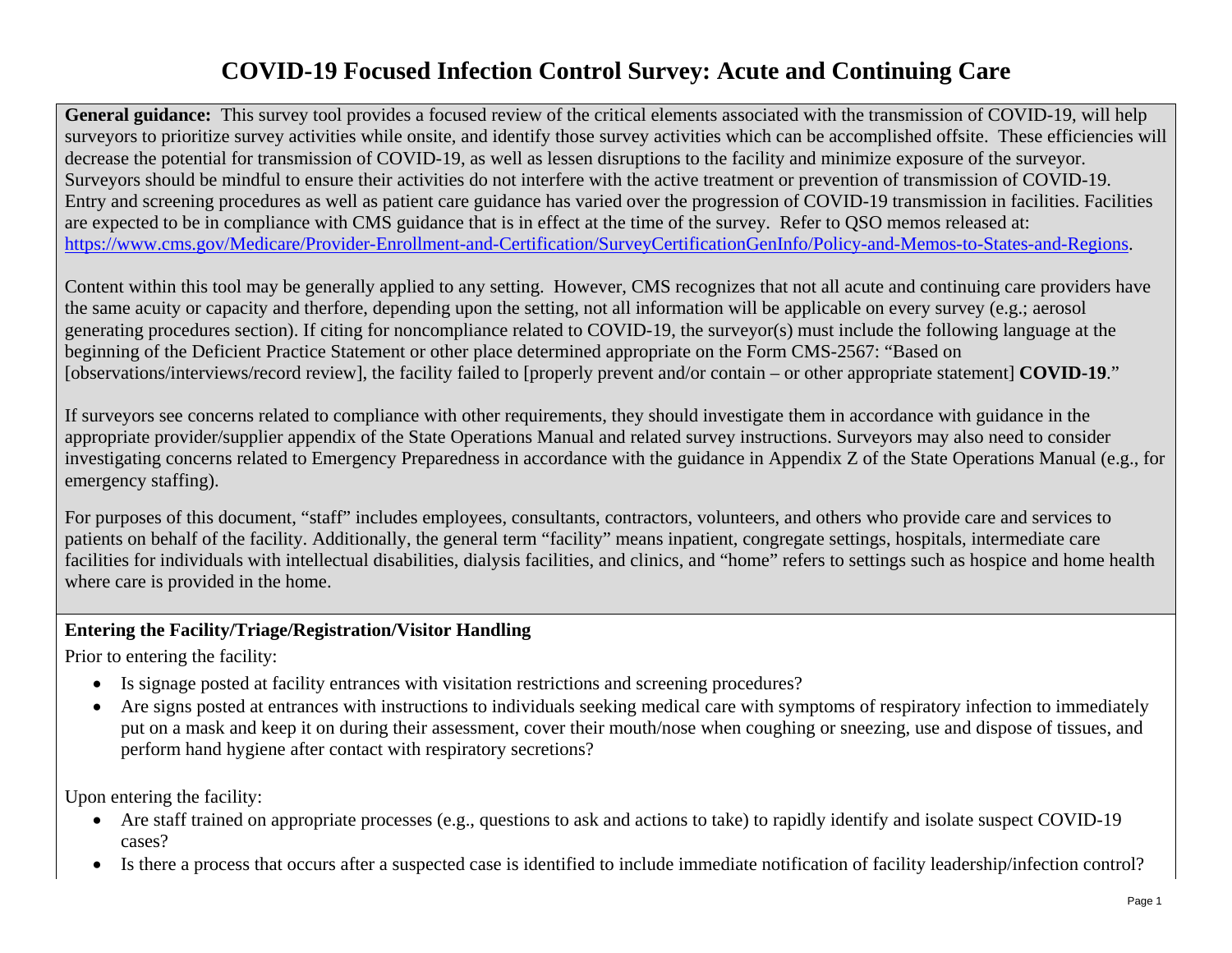### **Visitation**

- Facilities should limit visitation.
- Are facilities actively screening visitors (CDC currently recomends staff are checking for fever and signs and/or symptoms of respiratory infection, and other criteria such as travel or exposure to COVID-19)?
- What is your current screening criteria?
- For permitted visitors are they instructed to frequently perform hand hygiene; limit their interactions with others in the facility; restrict their visit to the patient's room or other location designated by the facility; and offered personal protective equipment (PPE) as supply allows?

### Did the facility perform appropriate screening of visitors?  $\Box$  Yes  $\Box$  No (see appropriate IPC tags for the provider/supplier type)

### **Standard and Transmission-Based Precautions (TBPs)**

CMS is aware that there is a scarcity of some supplies in certain areas of the country. State and Federal surveyors should not cite facilities for not having certain supplies (e.g., PPE such as gowns, N95 respirators, surgical masks) if they are having difficulty obtaining these supplies for reasons outside of their control. However, CMS does expect facilities to take actions to mitigate any resource shortages and show they are taking all appropriate steps to obtain the necessary supplies as soon as possible. For example, if there is a shortage of PPE (e.g., due to supplier(s) shortage which may be a regional or national issue), the facility should contact their healthcare coalition for assistance [\(https://www.phe.gov/Preparedness/planning/hpp/Pages/find-hc-coalition.aspx\)](https://www.phe.gov/Preparedness/planning/hpp/Pages/find-hc-coalition.aspx), follow national and/or local guidelines for optimizing their current supply or identify the next best option to care for patients. Among other practices, optimizing their current supply may mean prioritizing use of gowns based on risk of exposure to infectious organisms, blood or body fluids, splashes or sprays, high contact procedures, or aerosol generating procedures (AGPs), as well as possibly extending use of PPE (follow national and/or local guidelines). Current CDC guidance for healthcare professionals is located at:<https://www.cdc.gov/coronavirus/2019-nCoV/hcp/index.html> and healthcare facilities is located at: [https://www.cdc.gov/coronavirus/2019-ncov/healthcare-facilities/index.html.](https://www.cdc.gov/coronavirus/2019-ncov/healthcare-facilities/index.html) Guidance on strategies for optimizing PPE supply is located at: [https://www.cdc.gov/coronavirus/2019-ncov/hcp/ppe-strategy/index.html.](https://www.cdc.gov/coronavirus/2019-ncov/hcp/ppe-strategy/index.html) If a surveyor believes a facility should be cited for not having or providing the necessary supplies, the State Agency should contact the CMS Regional Location.

### **General Standard Precautions**

Are staff performing the following appropriately:

- Respiratory hygiene/cough etiquette,
- Environmental cleaning and disinfection, and
- Reprocessing of reusable patient medical equipment (i.e., cleaning and disinfection per device and disinfectant manufacturer's instructions for use)?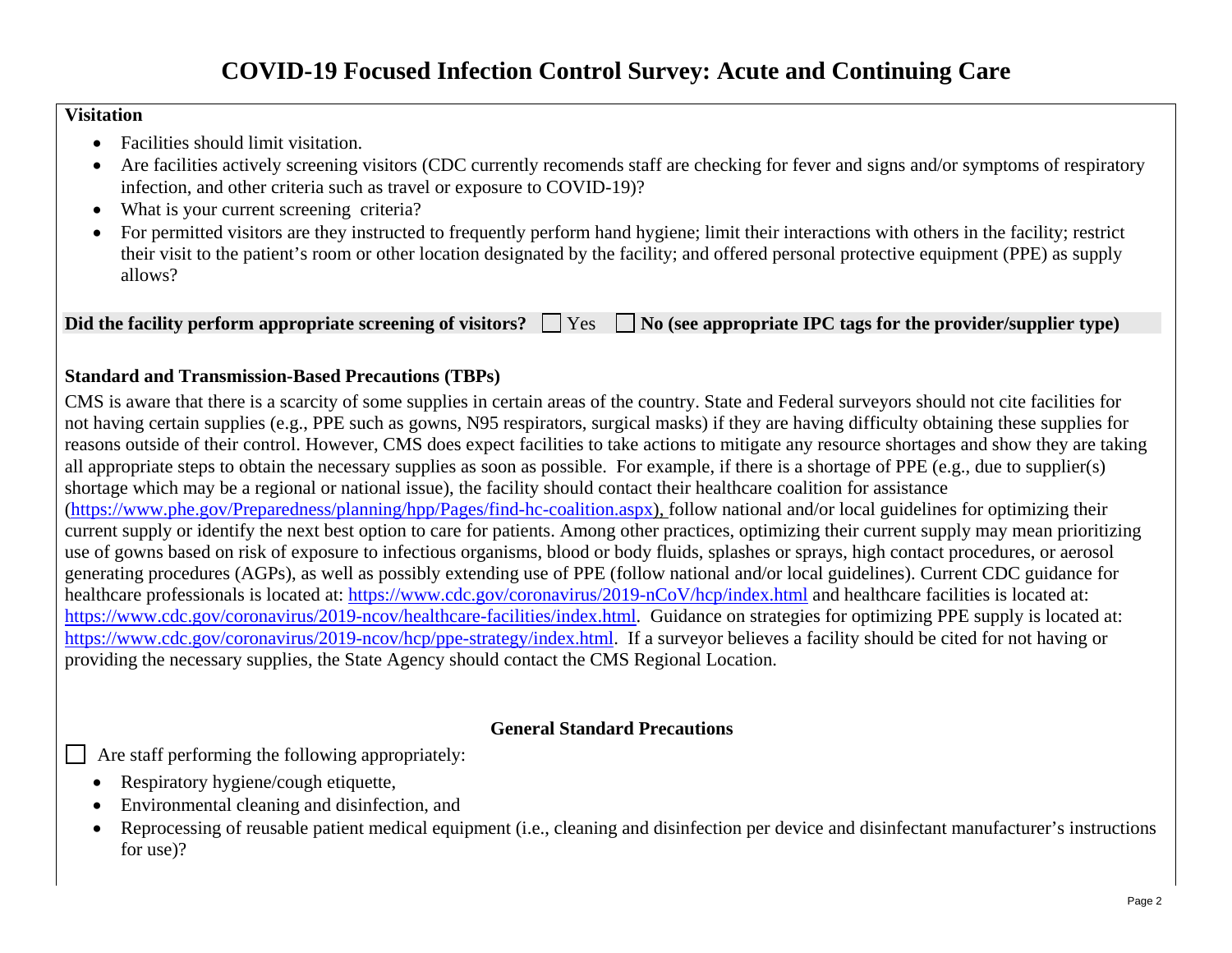| <b>Hand Hygiene</b>                                                                                                                                                                                                                                     |
|---------------------------------------------------------------------------------------------------------------------------------------------------------------------------------------------------------------------------------------------------------|
| Are staff performing hand hygiene when indicated?                                                                                                                                                                                                       |
| If alcohol-based hand rub (ABHR) is available, is it readily accessible and preferentially used by staff for hand hygiene?                                                                                                                              |
| Staff wash hands with soap and water when their hands are visibly soiled (e.g., blood, body fluids), If there are shortages of ABHR, hand                                                                                                               |
| hygiene using soap and water is used instead?                                                                                                                                                                                                           |
| Do staff perform hand hygiene (even if gloves are used) in the following situations:                                                                                                                                                                    |
| Before and after contact with patients;<br>$\bullet$                                                                                                                                                                                                    |
| After contact with blood, body fluids, or visibly contaminated surfaces or other objects and surfaces in the care environment;                                                                                                                          |
| After removing personal protective equipment (e.g., gloves, gown, facemask); and                                                                                                                                                                        |
| Before performing a procedure such as an aseptic task (e.g., insertion of an invasive device such as a urinary catheter, manipulation of a<br>$\bullet$<br>central venous catheter, medication preparation, and/or dressing care).                      |
| Interview appropriate staff to determine if hand hygiene supplies are readily available and who they contact for replacement supplies.                                                                                                                  |
|                                                                                                                                                                                                                                                         |
| No (see appropriate IPC tags for the provider/supplier type)<br>Did staff implement appropriate hand hygiene?<br>$ $ Yes                                                                                                                                |
| <b>Personal Protective Equipment (PPE)</b>                                                                                                                                                                                                              |
| Determine if staff appropriately use PPE including, but not limited to, the following:                                                                                                                                                                  |
| Gloves are worn if potential contact with blood or body fluid, mucous membranes, or non-intact skin;<br>$\bullet$                                                                                                                                       |
| Gloves are removed after contact with blood or body fluids, mucous membranes, or non-intact skin;                                                                                                                                                       |
| Gloves are changed and hand hygiene is performed before moving from a contaminated site to a clean site during care (body, equipment,<br>etc);                                                                                                          |
| An isolation gown is worn for direct patient contact if the patient has uncontained secretions or excretions;                                                                                                                                           |
| A facemask, gloves, isolation gown, and eye protection are worn when caring for a patient with new acute cough or symptoms of an<br>undiagnosed respiratory infection unless the suspected diagnosis requires airborne precautions (e.g., tuberculosis) |
| If PPE use is extended/reused, is it done according to national and/or local guidelines? If it is reused, is it cleaned/decontaminated/maintained                                                                                                       |
| after and/or between uses?                                                                                                                                                                                                                              |
| Interview appropriate staff to determine if PPE is available, accessible and used by staff.                                                                                                                                                             |
| Are there sufficient PPE supplies available to follow infection prevention and control guidelines? In the event of PPE shortages, what<br>$\bullet$<br>procedures is the facility taking to address this issue?                                         |
| Do staff know how to obtain PPE supplies before providing care?<br>$\bullet$                                                                                                                                                                            |
| Do they know who to contact for replacement supplies?                                                                                                                                                                                                   |
|                                                                                                                                                                                                                                                         |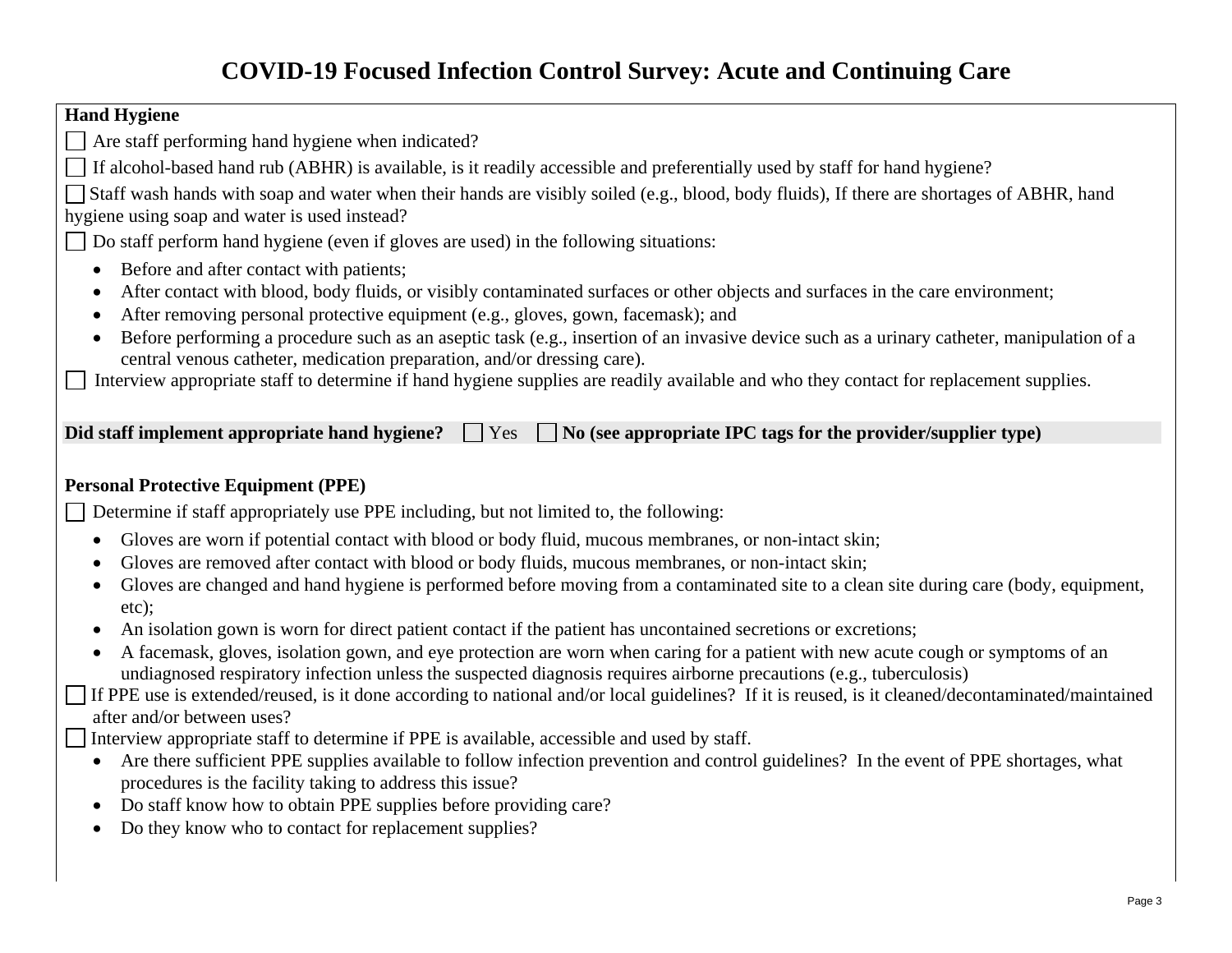### **Aerosol – Generating Procedures**

- Appropriate mouth, nose, clothing, gloves, and eye protection (e.g., N95 or higher-level respirator, if available; face shield, gowns) is worn for performing aerosol-generating and/or procedures that are likely to generate splashes or sprays of blood or body fluids and COVID-19 is suspected;
- Some procedures performed on patient with known or suspected COVID-19 could generate infectious aerosols. In particular, procedures that are likely to induce coughing (e.g., sputum induction, open suctioning of airways) should be performed cautiously. If performed, the following should occur:
	- o Staff in the room should wear an N95 or higher-level respirator, eye protection, gloves, and a gown.
	- o The number of staff present during the procedure should be limited to only those essential for care and procedure support.
	- o AGPs should ideally take place in an airborne infection isolation room (AIIR). If an AIIR is not available and the procedure is medically necessary, then it should take place in a private room with the door closed.
	- o Clean and disinfect procedure room surfaces promptly as and with appropriate disinfectant. Use disinfectants on List N of the EPA website for EPA-registered disinfectants that have qualified under EPA's emerging viral pathogens program for use against SARS-COV-2 or other national recommendations;

| Did staff implement appropriate use of PPE? $\Box$ Yes |  | $\Box$ No (see appropriate IPC tags for the provider/supplier type) |  |  |  |
|--------------------------------------------------------|--|---------------------------------------------------------------------|--|--|--|
|--------------------------------------------------------|--|---------------------------------------------------------------------|--|--|--|

#### **Transmission-Based Precautions**

Determine if appropriate transmission-based precautions are implemented, including but not limited to:

- Signage on the patient's room regarding need for transmission-based precautions.
- PPE use by staff (i.e., don gloves and gowns before contact with the patient and their care environment while on contact precautions; don facemask within three feet of a patient on droplet precautions; for facilities that use/have N-95 masks - don an fit-tested N95 or higher level respirator prior to room entry of a patient on airborne precautions);
- Dedicated or disposable noncritical patient-care equipment (e.g., blood pressure cuffs, blood glucose monitor equipment) are used, or if not available, then equipment is cleaned and disinfected according to manufacturers' instructions using an EPA-registered disinfectant prior to use on another patient or before being returned to a common clean storage area;
- When transport or movement is medically-necessary outside of the patient room, does the patient wear a facemask?
- Contaminated surfaces, objects and environmental surfaces that are touched frequently and in close proximity to the patient (e.g., bed rails, over-bed table, bathrooms) are cleaned and disinfected with an EPA-registered disinfectant for healthcare use (effective against the organism identified if known) at least daily and when visibly soiled.

Interview appropriate staff to determine if they are aware of processes/protocols for transmission-based precautions and how staff is monitored for compliance.

For providers of care in the home, has the provider, educated patients and family members regarding transmission of infectious diseases and specifically mitigating transmission of COVID-19.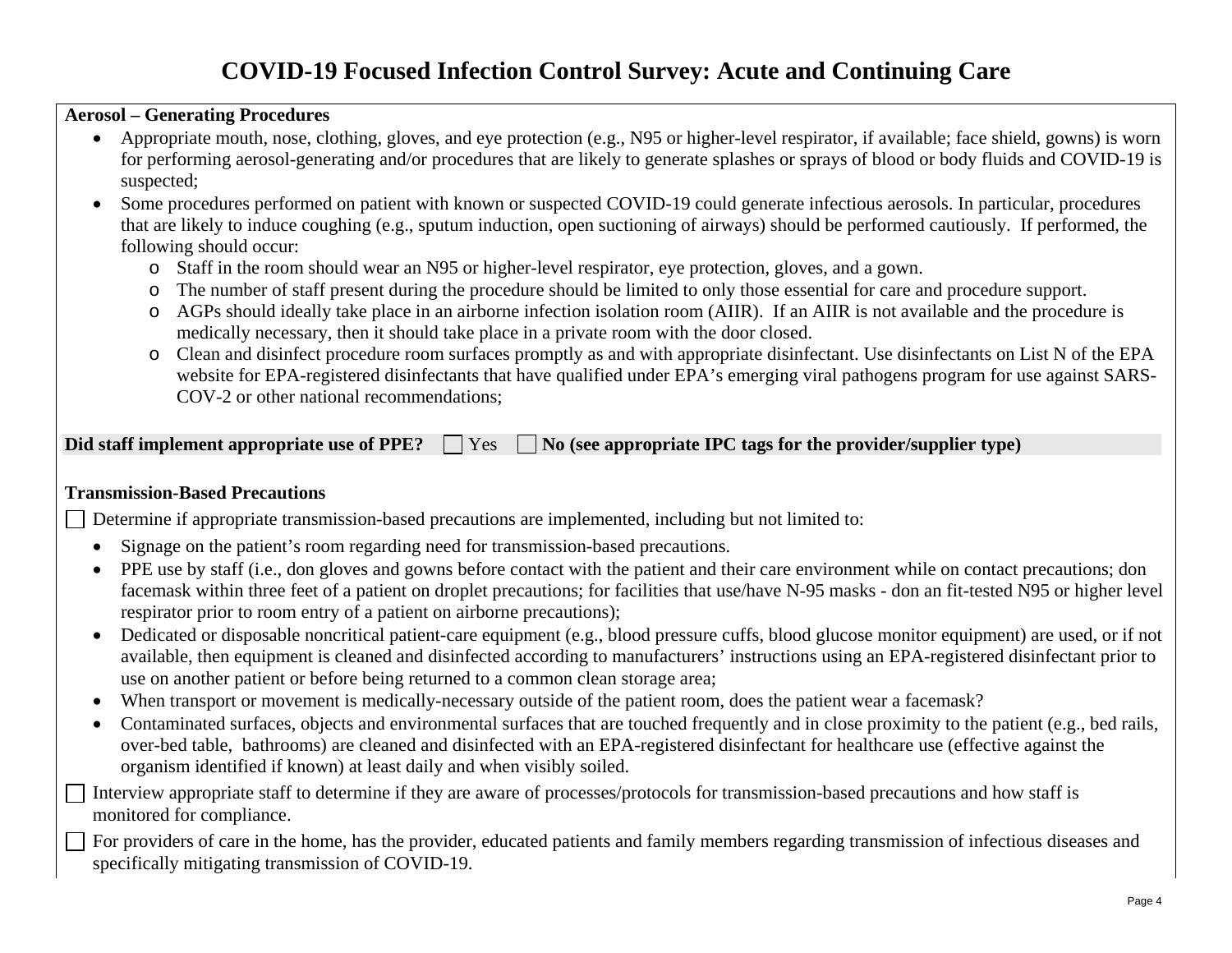| Interview appropriate staff to determine if they are aware of processes/protocols for transmission-based precautions and how staff is<br>monitored for compliance.                                                              |
|---------------------------------------------------------------------------------------------------------------------------------------------------------------------------------------------------------------------------------|
| If concerns are identified, expand the sample to include more patients with transmission-based precautions.                                                                                                                     |
| Did the staff implement appropriate transmission-based precautions?<br>$\Box$ No (see appropriate IPC tags for the<br>$ $ Yes<br>provider/supplier type)                                                                        |
| <b>Standards, Policies and Procedures</b>                                                                                                                                                                                       |
| Did the facility establish a facility-wide IPCP including written standards, policies, and procedures that are current and based on national<br>standards for undiagnosed respiratory illness and COVID-19?                     |
| Does the facility's policies or procedures include when to notify local/state public health officials if there are clusters of respiratory illness or<br>cases of COVID-19 that are identified or suspected?                    |
| Concerns must be corroborated as applicable including the review of pertinent policies/procedures as necessary.                                                                                                                 |
| Did the facility develop and implement an overall IPCP including policies and procedures for for undiagnosed respiratory illness and<br><b>COVID-19?</b><br>No (see appropriate IPC tags for the provider/supplier type)<br>Yes |
| <b>Infection Surveillance</b>                                                                                                                                                                                                   |
| Does the facility know how many patients in the facility have been diagnosed with COVID-19 (suspected and confirmed)?                                                                                                           |
| The facility has established/implemented a surveillance plan, based on a facility assessment, for identifying, tracking, monitoring and/or<br>reporting of fever, respiratory illness, or other signs/symptoms of COVID-19.     |
| The plan includes early detection, management of a potentially infectious, symptomatic patient and the implementation of appropriate<br>transmission-based precautions/PPE.                                                     |
| The facility has a process for communicating the diagnosis, treatment, and laboratory test results when transferring patients to an acute care<br>hospital or other healthcare provider.                                        |
| Can appropriate staff (e.g., nursing and leadership) identify/describe the communication protocol with local/state public health officials?                                                                                     |
| Interview appropriate staff to determine if infection control concerns are identified, reported, and acted upon.                                                                                                                |
| Did the facility provide appropriate infection surveillance?<br>Yes<br>No (see appropriate IPC tags for the provider/supplier type)                                                                                             |
| <b>Education, Monitoring, and Screening of Staff</b>                                                                                                                                                                            |
| • Is there evidence the provider has educated staff on COVID-19 (e.g., symptoms, how it is transmited, screening criteria, work exclusions)?                                                                                    |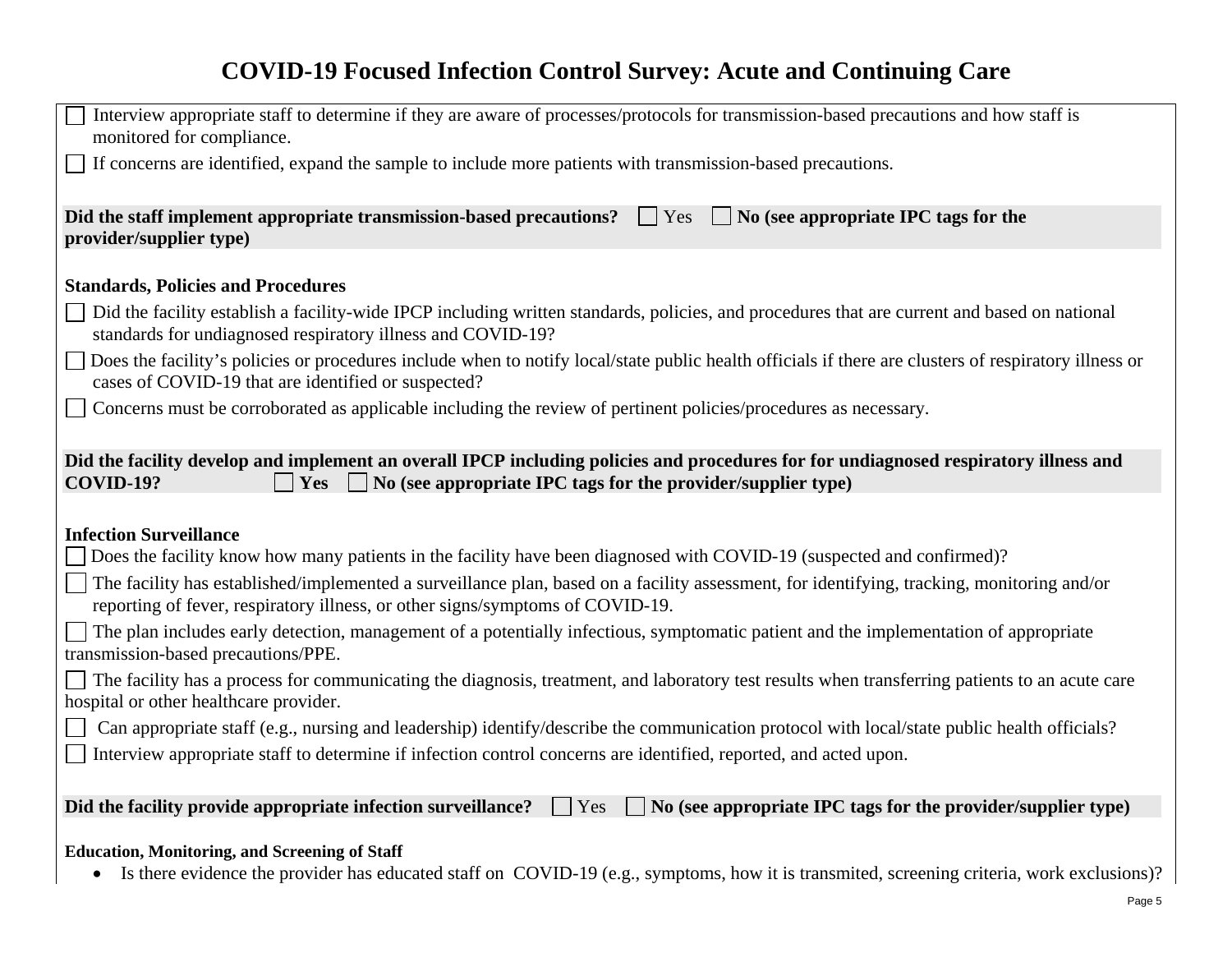| How does the provider convey updates on COVID-19 to all staff?                                                                                                                               |
|----------------------------------------------------------------------------------------------------------------------------------------------------------------------------------------------|
| Is the facility screening all staff at the beginning of their shift for fever and signs/symptoms of illness? Is the facility actively taking their                                           |
| temperature and documenting absence of illness (or signs/symptoms of COVID-19 as more information becomes available)?                                                                        |
| If staff develop symptoms at work (as stated above), does the facility:                                                                                                                      |
| o have a process for staff to report their illness or developing symptoms;                                                                                                                   |
| place them in a facemask and have them return home for appropriate medical evaluation;<br>$\circ$                                                                                            |
| inform the facility's infection preventionist and include information on individuals, equipment, and locations the person came in<br>$\circ$<br>contact with; and                            |
| Follow current guidance about returning to work (e.g., local health department, CDC: https://www.cdc.gov/coronavirus/2019-                                                                   |
| ncov/healthcare-facilities/hcp-return-work.html).                                                                                                                                            |
|                                                                                                                                                                                              |
| Did the facility provide appropriate education, monitoring, and screening of staff? $\Box$ Yes<br>$\Box$ No (see appropriate IPC tags for the<br>provider/supplier type)                     |
|                                                                                                                                                                                              |
| <b>Emergency Preparedness - Staffing in Emergencies</b>                                                                                                                                      |
| Policy development: Does the facility have a policy and procedure for ensuring staffing to meet the needs of the patients when needed during                                                 |
| an emergency, such as a COVID-19 outbreak?                                                                                                                                                   |
|                                                                                                                                                                                              |
| Policy implementation: In an emergency, did the facility implement its planned strategy for ensuring staffing to meet the needs of the patient?<br>(N/A if a emergency staff was not needed) |
| Did the facility develop and implement policies and procedures for staffing strategies during an emergency?                                                                                  |
| $\Box$ No (see appropriate Emergency Preparedness tag for the provider/supplier type)<br>Yes                                                                                                 |
|                                                                                                                                                                                              |
|                                                                                                                                                                                              |
| The following sections are specific nuances to consider and assess when on survey.                                                                                                           |
| <b>Considerations Specifically for Surveys of Hospitals and Critical Access Hospitals</b>                                                                                                    |
|                                                                                                                                                                                              |
| <b>Patient Care</b>                                                                                                                                                                          |
|                                                                                                                                                                                              |
| Is the facility restricting patients (to the extent possible) to their rooms except for medically necessary purposes? If patients have to<br>$\bullet$                                       |
| leave their room, are they wearing a facemask, performing hand hygiene, limiting their movement in the facility, and performing social                                                       |
| distancing (stay at least 6 feet away from others). If PPE shortage is an issue, facemasks should be limited to patients diagnosed with                                                      |
| COVID-19 or has signs/symptoms of respiratory illness or COVID-19.                                                                                                                           |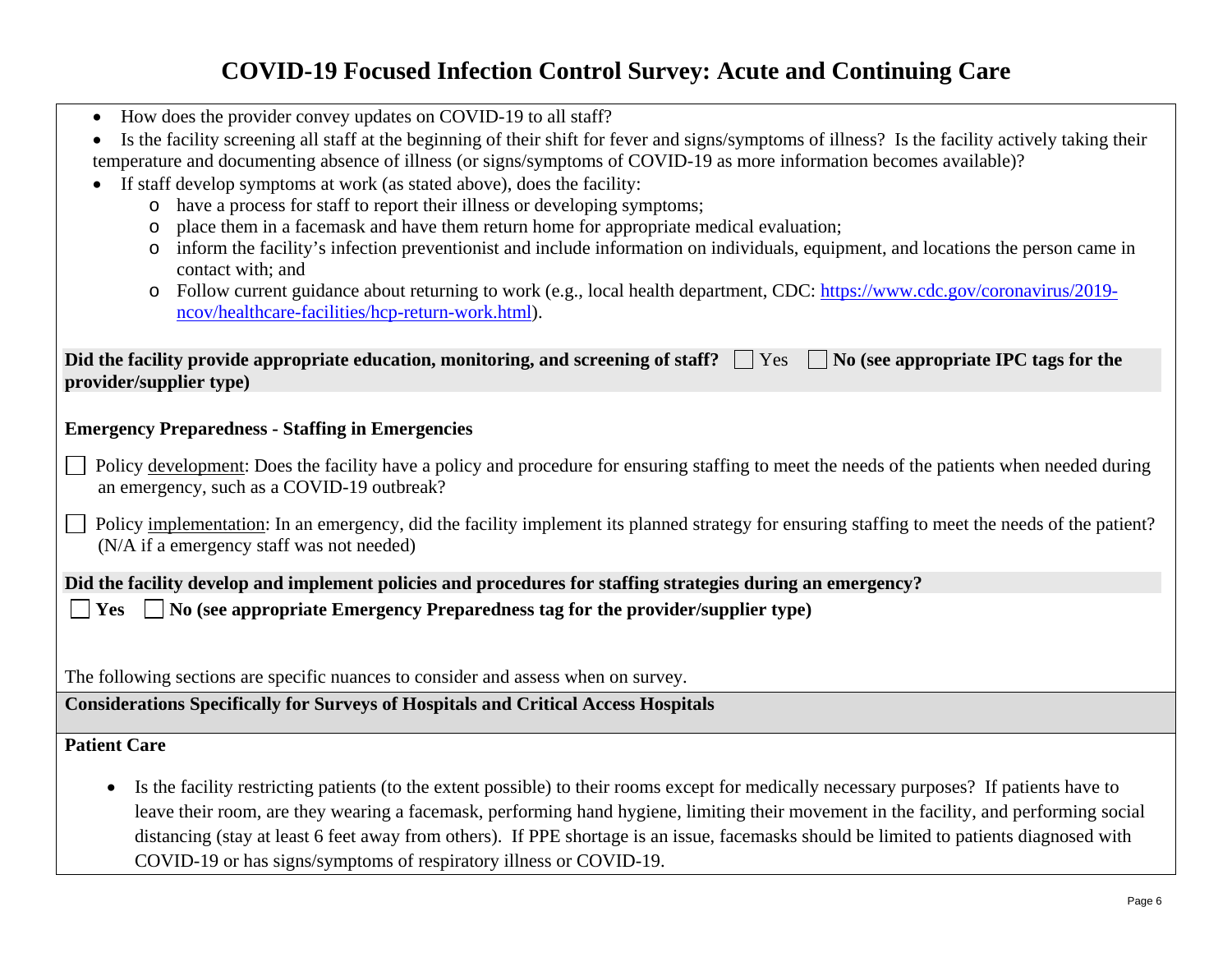| Has the facility isolated residents with known or suspected COVID-19 in a private room (if available), or taken other actions based on<br>national (e.g., CDC), state, or local public health authority recommendations?                                                                                                                                                                                                                                                                                                                                                                                                                                                                                                                                                                                                                                                                                                                                                                                                                                                                                                                                    |
|-------------------------------------------------------------------------------------------------------------------------------------------------------------------------------------------------------------------------------------------------------------------------------------------------------------------------------------------------------------------------------------------------------------------------------------------------------------------------------------------------------------------------------------------------------------------------------------------------------------------------------------------------------------------------------------------------------------------------------------------------------------------------------------------------------------------------------------------------------------------------------------------------------------------------------------------------------------------------------------------------------------------------------------------------------------------------------------------------------------------------------------------------------------|
| Did staff provide appropriate care for patients with known or suspected COVID-19?<br>Yes<br>No (Hospital Tag A-0747, CAH Tag                                                                                                                                                                                                                                                                                                                                                                                                                                                                                                                                                                                                                                                                                                                                                                                                                                                                                                                                                                                                                                |
| $C-0278$                                                                                                                                                                                                                                                                                                                                                                                                                                                                                                                                                                                                                                                                                                                                                                                                                                                                                                                                                                                                                                                                                                                                                    |
| <b>Environmental Cleaning</b>                                                                                                                                                                                                                                                                                                                                                                                                                                                                                                                                                                                                                                                                                                                                                                                                                                                                                                                                                                                                                                                                                                                               |
| During environmental cleaning procedures, personnel wear appropriate PPE to prevent exposure to infectious agents or chemicals (PPE can<br>include gloves, gowns, masks, and eye protection)?<br>Environmental surfaces in patient care areas are cleaned and disinfected, using an EPA-registered disinfectant on a regular basis (e.g.,<br>daily), when spills occur and when surfaces are visibly contaminated? Use disinfectants on List N of the EPA website for EPA-registered<br>disinfectants that have qualified under EPA's emerging viral pathogens program for use against SARS-COV-2 or other national<br>recommendations;<br>Cleaners and disinfectants, including disposable wipes, are used in accordance with manufacturer's instructions (e.g., dilution, storage,<br>shelf-life, contact time).<br>The hospital decontaminates spills of blood or other body fluids according to its policies and procedures, using appropriate EPA-registered<br>hospital disinfectants?<br>Did staff provide appropriate environmental cleaning for facilities with known or suspected COVID-19?<br>Yes<br>No (Hospital Tag<br>A-0747, CAH Tag C-0278) |
|                                                                                                                                                                                                                                                                                                                                                                                                                                                                                                                                                                                                                                                                                                                                                                                                                                                                                                                                                                                                                                                                                                                                                             |
| <b>Additional Considerations Specifically for Dialysis Facility Surveys</b>                                                                                                                                                                                                                                                                                                                                                                                                                                                                                                                                                                                                                                                                                                                                                                                                                                                                                                                                                                                                                                                                                 |
| <b>Hand Hygiene Considerations</b>                                                                                                                                                                                                                                                                                                                                                                                                                                                                                                                                                                                                                                                                                                                                                                                                                                                                                                                                                                                                                                                                                                                          |
| Perform handwashing with soap and water at dedicated handwashing sinks if hands are visibily soiled (see $\S$ 494.30(a)(1)(i))<br>$\bullet$<br>Remove gloves and perform hand hygiene between each patient or dialysis station<br>$\bullet$                                                                                                                                                                                                                                                                                                                                                                                                                                                                                                                                                                                                                                                                                                                                                                                                                                                                                                                 |
| <b>Cleaning and Disinfection Considerations</b>                                                                                                                                                                                                                                                                                                                                                                                                                                                                                                                                                                                                                                                                                                                                                                                                                                                                                                                                                                                                                                                                                                             |
| • Items taken to the dialysis station must be either disposed of, dedicated for use on a single patient or cleaned and disinfected before being<br>taken to a common clean area or used on another patient                                                                                                                                                                                                                                                                                                                                                                                                                                                                                                                                                                                                                                                                                                                                                                                                                                                                                                                                                  |
| Use proper aseptic technique during vascular access care, medication preparation and administration<br>$\bullet$<br>Proper cleaning and disinfection of the dialysis station including the dialysis machine, chair, prime waste receptacle, reuseable acid and<br>bicarbonate containers after the previous patient fully vacates the station.                                                                                                                                                                                                                                                                                                                                                                                                                                                                                                                                                                                                                                                                                                                                                                                                              |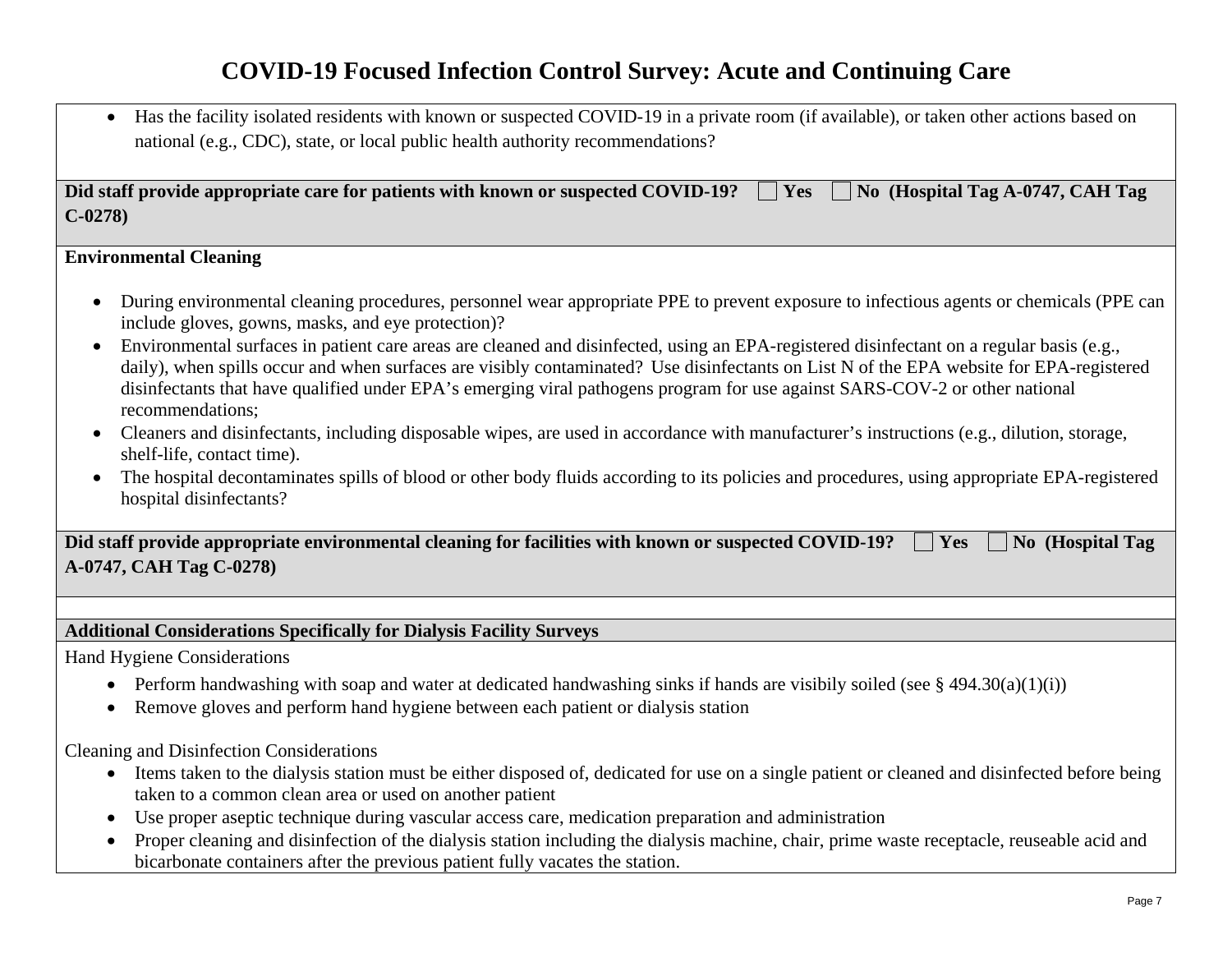- Clean areas should be clearly designated for the preparation, handling and storage of medications and unusued supplies and equipment.
- Clean areas should be clearly separated from contaminated areas where used supplies and equipment are handled.
- Proper disposal of bio-hazard waste

Isolation Considerations

• Ensure dedicated machines, equipment, instruments, supplies, and medications that will not be used to care for non-isolation patients.

Did staff implement appropriate hand hygiene, cleaning/disinfection and isolation considerations?  $\Box$  Yes  $\Box$  No (see Condition 42 **CFR 494.30 and Tags V110-V148)**

*Section 3087 of the 21st Century Cures Act, signed into law in December 2016, added subsection (f) to section 319 of the Public Health Service Act. This new subsection gives the HHS Secretary the authority to waive Paperwork Reduction Act (PRA) (44 USC 3501 et seq.) requirements with respect to voluntary collection of information during a public health emergency (PHE), as declared by the Secretary, or when a disease or disorder is significantly likely to become a public health emergency (SLPHE). Under this new authority, the HHS Secretary may waive PRA requirements for the voluntary collection of information if the Secretary determines that: (1) a PHE exists according to section 319(a) of the PHS Act or determines that a disease or disorder, including a novel and emerging public health threat, is a SLPHE under section 319(f) of the PHS Act; and (2) the PHE/SLPHE, including the specific preparation for and response to it, necessitates a waiver of the PRA requirements. The Office of the Assistant Secretary for Planning and Evaluation (ASPE) has been designated as the office that will coordinate the process for the Secretary to approve or reject each request.*

*The information collection requirements contained in this information collection request have been submitted and approved under a PRA Waiver granted by the Secretary of Health and Human Services. The waiver can be viewed at https://aspe.hhs.gov/public-health-emergency-declarationpra-waivers.*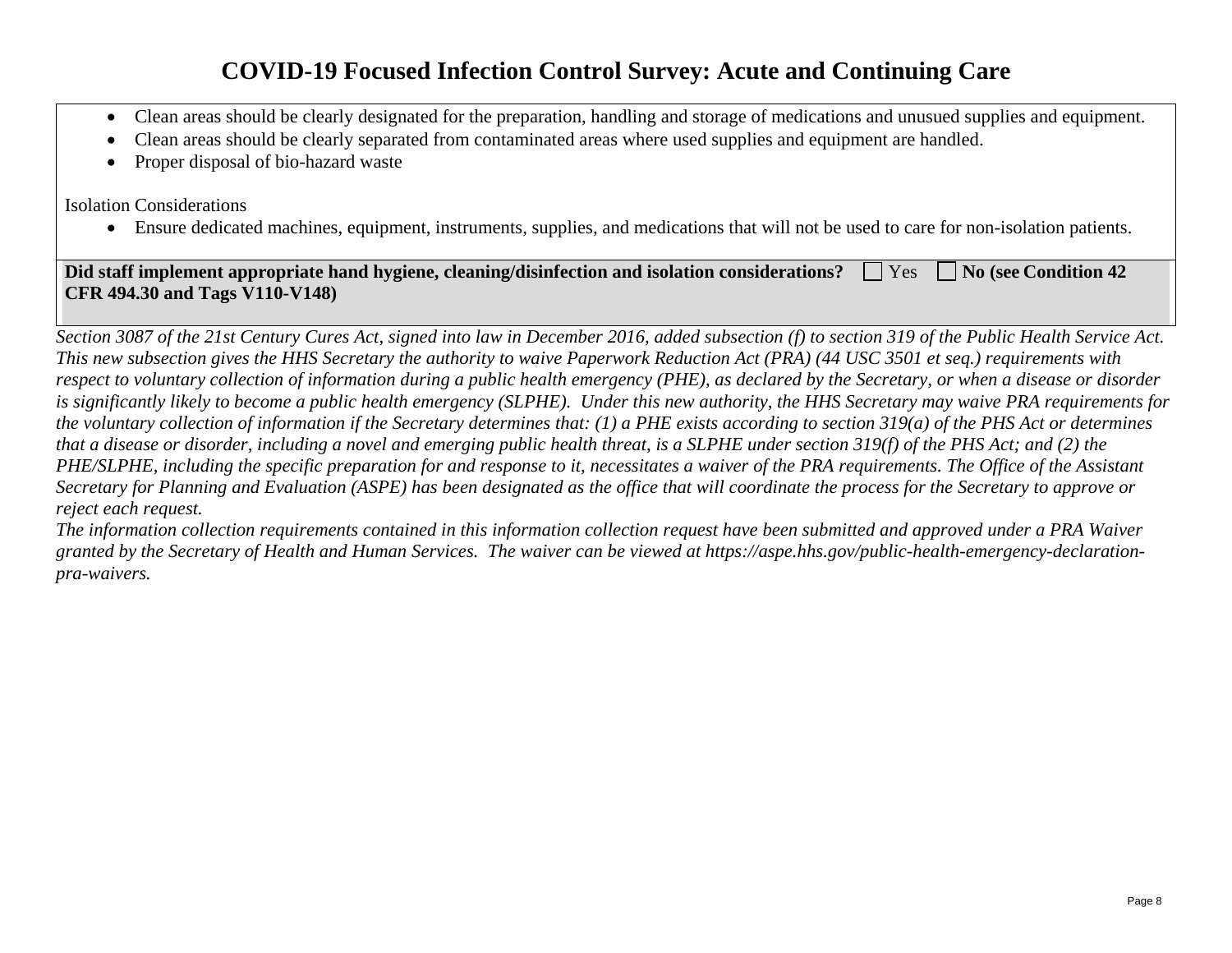### **Summary of the COVID-19 Focused Survey for Acute and Continuing Care Providers**

This is a summary of the COVID-19 Focused Survey for acute and continuing care providers (Non-Long term care facilities). Surveyors should review the Focused Infection Control Survey tool in light of the established State Operations Manual Survey Protocol for more detailed information. Facilities can review the Focused Survey to determine CMS's expectations for an infection prevention and control program during the COVID-19 pandemic.